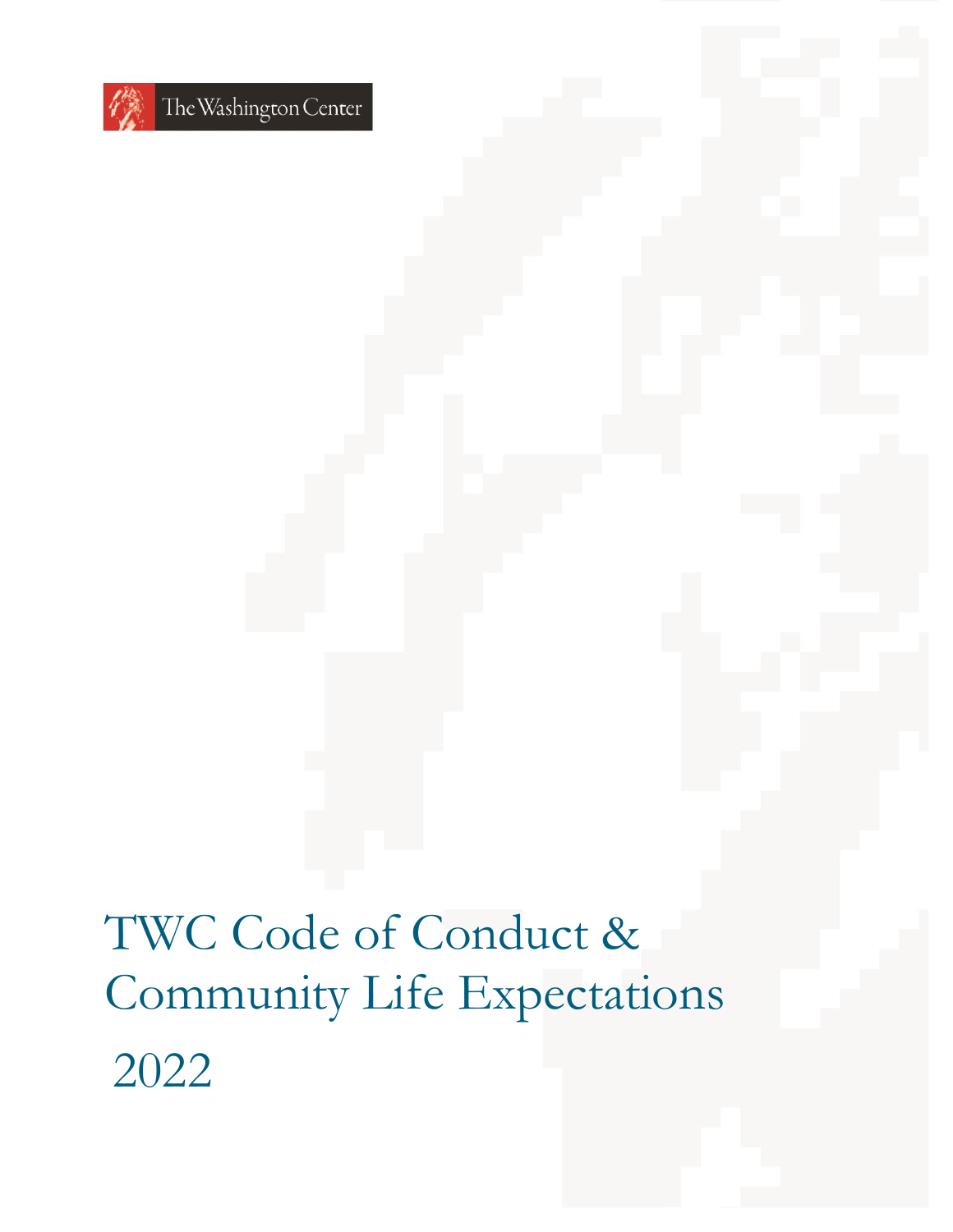### Table of Contents

| Π.   |  |
|------|--|
| III. |  |
| III. |  |
| IV.  |  |
| V.   |  |
| VI.  |  |
|      |  |
|      |  |
| IX.  |  |
|      |  |
|      |  |
|      |  |
|      |  |
|      |  |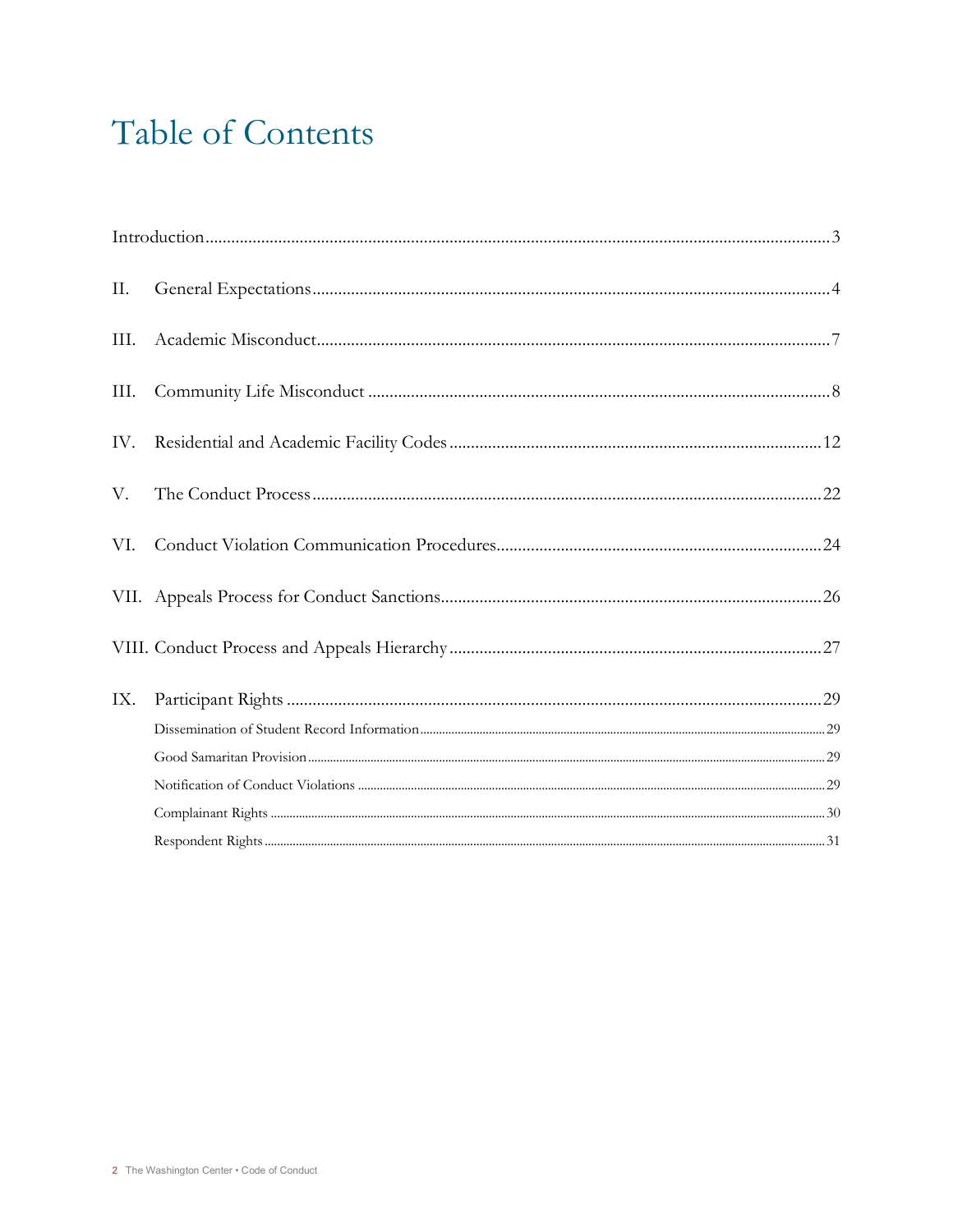### Introduction

The Washington Center was founded on the belief that the right experience can transform students' lives, setting them on a course of achievement, leadership, and civic responsibility. A defining hallmark of The Washington Center experience is the high levels of professionalism and integrity demonstrated by those participating in our programs.

Participants in The Washington Center's programs come from all parts of the world – each brings with them a myriad number of experiences in academics, civic awareness, leadership foundation, and self-awareness. The Washington Center strives to foster a sense of community around shared experiences, goals, activities and aspirations. As an integral member of our community, each participant plays a vital role in ensuring that a positive living, working, and learning environment exists for everyone at The Washington Center.

The Washington Center has instituted policies and procedures that safeguard and promote its expectations of professionalism and integrity. The Code of Conduct covers the expectations of our participants and residents, and it outlines a framework for fostering mutual respect and support among all members of the TWC community. The Code serves as a guide for making informed decisions and for all participants to understand their rights and responsibilities during their time with The Washington Center. TWC may have reason to change or amend policies and guidelines during a resident's stay. In this case, the Office of Housing and Community Life will communicate current guidelines to all residents impacted by the changes.

Upon acceptance into a Washington Center program, all participants must adhere to the following expectations to foster a productive learning and professional environment for all TWC community members.

#### Anti-Racism and Anti-Hate Statement

The Washington Center stands in solidarity with all marginalized communities. We believe communities are strengthened by the inclusion of and equity for all people. Racism, hate, and violence have no place in our society, and we condemn all such acts. We are committed to becoming an anti-racist and anti-hate organization.

#### Diversity Statement

We commit to continuously striving for diversity, equity and inclusion through ongoing education, reflection, and awareness. As an organization nearing five decades in existence, we recognize we have work to do. At The Washington Center, each person brings unique and varied lived experiences which inform our thoughts, actions, and decision-making processes. We aim to create an inclusive, safe environment for our staff, students, and all stakeholders, where everyone's differences are honored, every perspective is valued, and everyone is safe to bring forth their authentic selves.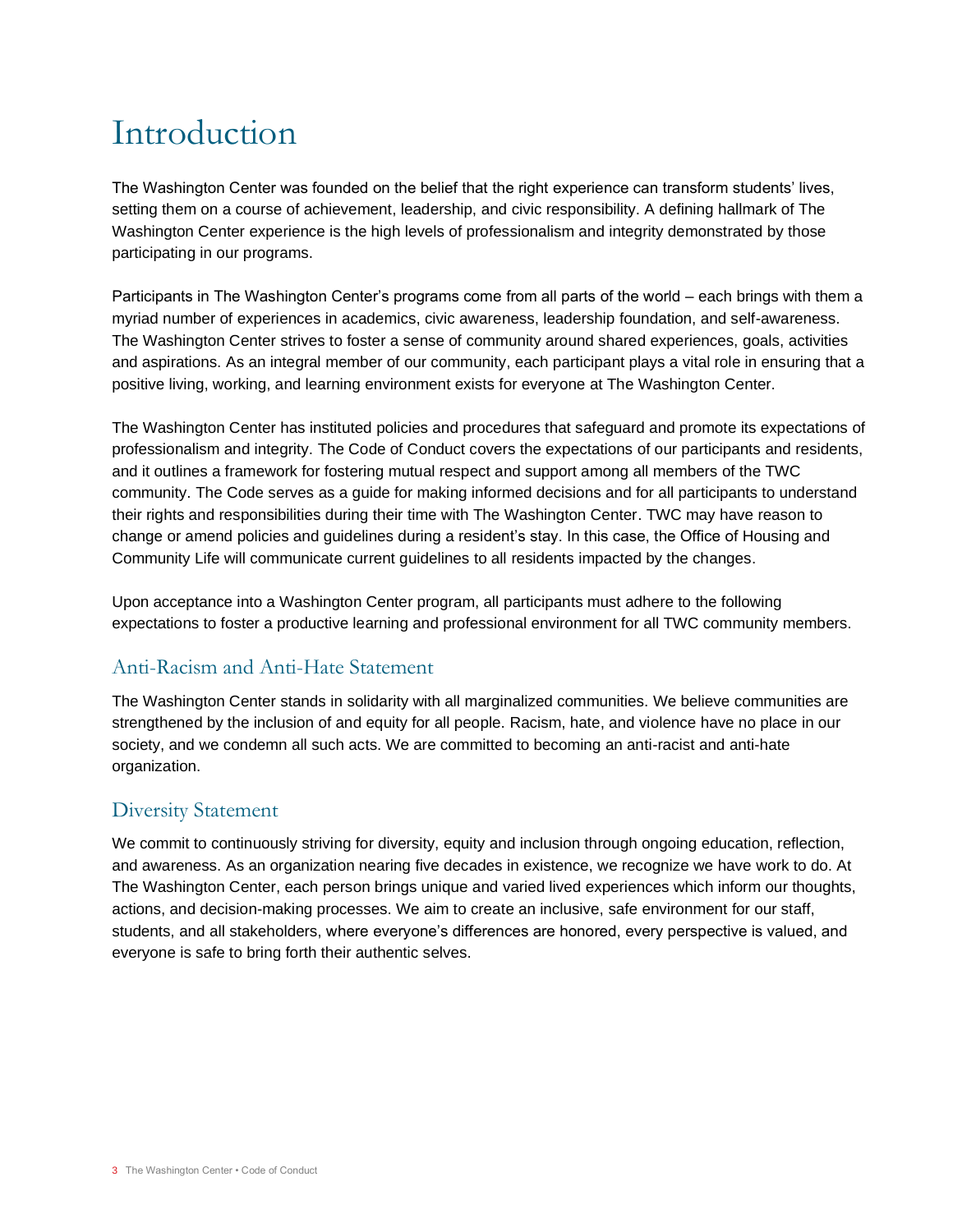### II. General Expectations

- A. Professionalism: Individuals participating in The Washington Center's programs, in-person or virtual, must conduct themselves with appropriate integrity and professionalism in all aspects of the program. This includes but is not limited to the pre-internship processes, conduct in classes, during in-person or virtual TWC sponsored events, in the community, in the housing, in the internship and any other related settings.
- B. Attendance: There are attendance requirements for all TWC Programs, including, but not limited to the evening course, remote internship, and the career readiness/professional development programming as these are part of the core of The Washington Center's experience. All participants must be on time and present unless otherwise instructed by their Career Advisor, program advisor/manager, course instructor, internship supervisor, or other designated TWC official. Seminar participants are similarly held to a required attendance policy for events, lectures and other meetings, as instructed by TWC staff and professors.
	- a. Students are expected to adhere to their work schedule as outlined in the internship agreement form
	- b. Regular attendance and participation in the evening academic course is essential to the academic learning experience
	- c. Review the program syllabus and/or guideline for requirements related to attendance for the semester
	- d. Additionally, participation in The Washington Center's scholarship or funded programs may have required minimum grade levels, events and/or other stipulations where failure to attend could result in financial award/stipend impacts
- C. Adherence to the Conduct Process: Adherence to TWC's Code of Conduct, in addition to, participants' Universities Codes of Conduct or other policies of the program is expected and may be considered with any sanctions, educational requirements, payments, or other details required of them following the conduct process.
- D. Directions from TWC Officials: Participants are expected to comply with the directions of TWC officials (Career Advisors, Program Advisors/Managers, Alumni in Residence, Community Life staff, etc.). Conduct, such as being disrespectful, uncooperative, abusive, or threatening behavior(s), is not in conformity to the goals of TWC's programs and will initiate the conduct process. All participants are expected to adhere to the policies and expectations listed in the specific syllabi and/or set by the instructor or other representatives of The Washington Center.
- E. Financial Aid: Participants receiving financial assistance awards from TWC may be required to reside in TWC housing facilities. As such, removal from TWC housing will result in loss of financial aid, with the appropriate amount added to the participant's account. Participants 6 The Washington Center • The Washington Center Code of Conduct & Community Life Expectations receiving financial assistance awards from TWC may be required to fulfill specialized requests as part of the financial award as well as successful completion of the program. As such, removal from the TWC program will result in loss of financial aid and a new invoice issued to the participant reflecting the financial aid amount added to the participant's bill. For all billing-related issues, invoices will be delivered to participants with a timeline for payment. Students who fail to meet the terms of the invoice or sign a promissory note will receive a written warning of possible expulsion. The standing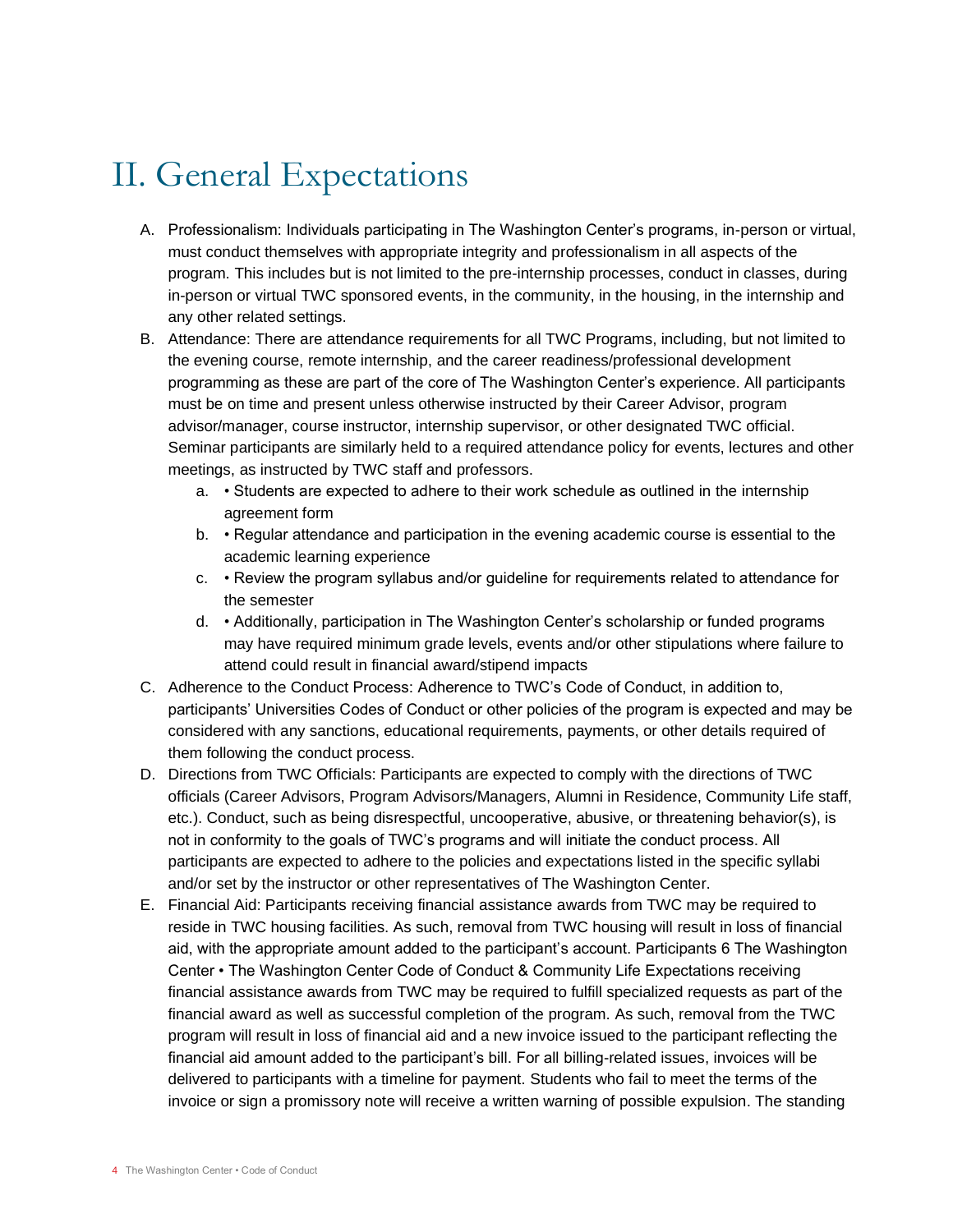of students who fail to satisfy outstanding balances will be determined by the CFO and the Vice President of Student Affairs.

- F. Unauthorized Departure from Internship: Any act or behavior by a participant demonstrating resignation that results in the disruption of the internship as determined by a TWC program official; acts may include reneging acceptance of a confirmed internship placement during the placement process, leaving the internship, prolonged lack of attendance at the internship, or communicating to the supervisor intent to leave the internship without express prior authorization from a Washington Center program official.
- G. Dismissal from Internship: The termination of the participant by their internship site due to poor or unsatisfactory performance, disruptive behavior, or other reasons at the discretion of the internship site supervisor.
- H. Unsatisfactory Performance: Performance that does not meet The Washington Center's standards in a course, internship, or career programming that results from a failure to exercise minimally due diligence is prohibited.
- I. Bias-Related Incidents refers to any act or behavior that is a violation of the Student Code of Conduct and reasonably believed to be motivated by a consideration (real or perceived) of race, color, creed, religion, age, sex, gender identity, national origin, marital or parental status, sexual orientation, citizenship status, veteran status, disability, or any other basis protected by law. Individuals are encouraged to report all bias-related incidents immediately to their Career Advisor and to the Housing and Community Life department.
- J. Safe Space Recognition: Participants are free to express themselves in a responsible manner. Such expression shall not impinge on the rights of others or disrupt administrative activities or approved programs or events. TWC identifies as a safe space for individuals to come together to communicate regarding their experiences and does not tolerate violence, harassment or hate speech, or expression that thereby nullifies a safe place for all students.
- K. Harassment: Harassment is not permitted and will not be tolerated by TWC. Harassment is defined as any targeted unwanted or unwelcome behavior that is severe and persistent enough to negatively impact an individual's ability to learn and/or work in The Washington Center community.
	- a. Harassment may include repeated slurs, or taunts in the guise of jokes, or disparaging references to others, use of epithets, bullying, stalking, stereotypes, comments, gestures, threats, graffiti, display, or circulation of written or visual materials, taunts on manner of speech, and negative reference to customs when such conduct is discriminatory, as explained below, or other characteristics identified by The Washington Center.
	- b. This applies to acts that take place in-person, through social media, online platforms or any method of communication.
	- c. Discrimination: Targeted harassment (defined above) based on an individual's status in a protected class
	- d. Intimidation and Threat: Behavior or conduct that intentionally causes another individual to reasonably fear for their immediate safety.
- L. Sexual Misconduct (including sexual harassment and sexual violence) constitute grievous violations of TWC policy.
	- a. Sexual misconduct (including sexual harassment and sexual violence) constitutes grievous violations of TWC policy.
	- b. Sexual harassment is defined as making any unwelcome sexual advances or requests for sexual favors to another person or engaging in any activities or conduct of a sexual nature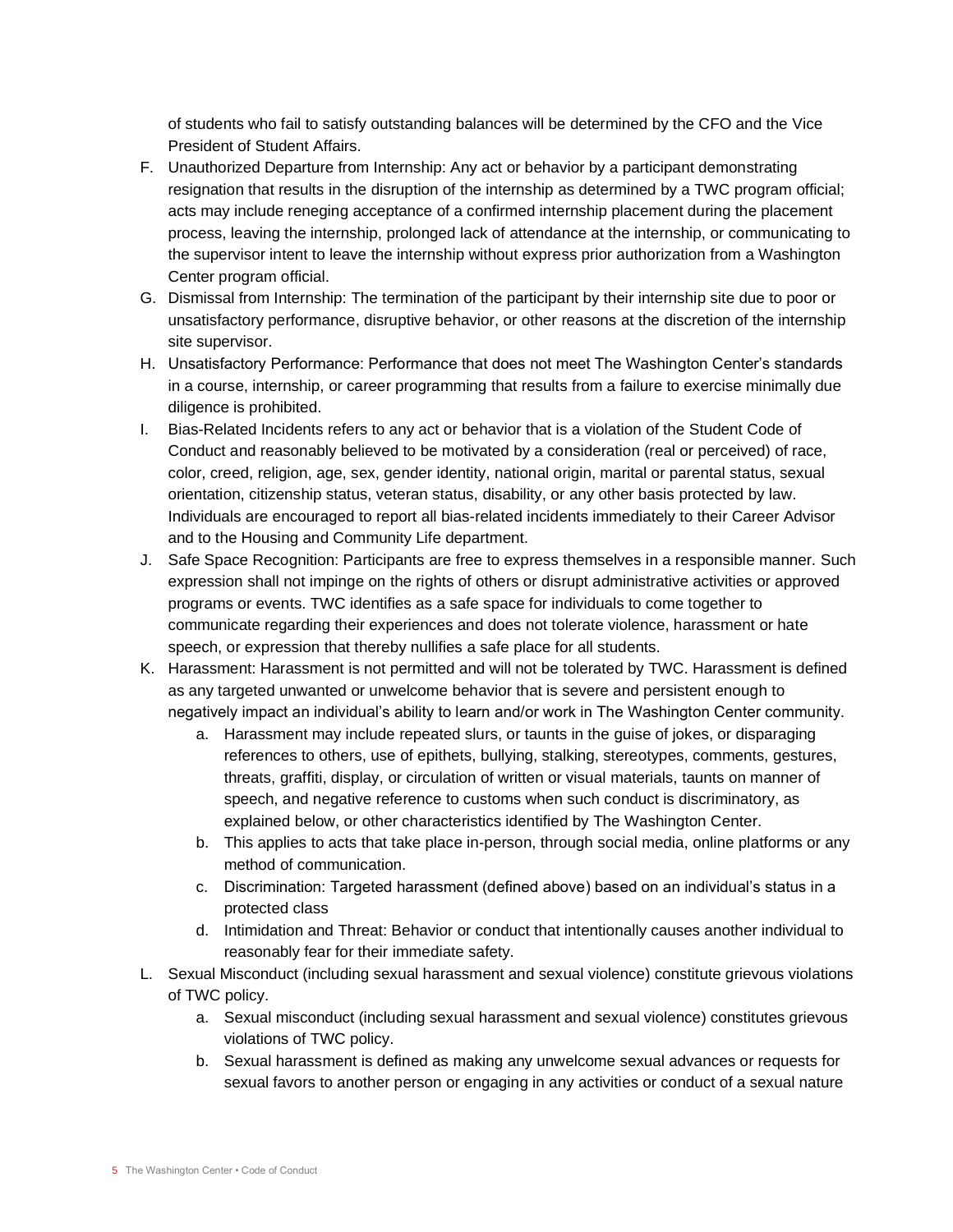with respect to another person that is offensive, degrading or pervasive, or that creates an intimidating or hostile academic, work, or social environment for that person.

- c. Sexual violence is defined as any physical sexual act against any person, including without limitation any sexual abuse, assault, battery, invasion or penetration (including but not limited to sexual intercourse), against that person's will, or without that person's consent, or when that person is incapable of giving consent due to his or her age, family relation to the other person, medical or physical condition, intellectual or other disability, or use of alcohol or other drugs. "Consent" requires words or actions indicating a freely given agreement to have sexual intercourse or engage in other sexual activities.
- d. The lack of verbal or physical resistance does not by itself constitute consent. The degree of impairment of a person's ability to give or withhold consent (including but not limited to incapacity or helplessness caused by alcohol or other drugs) may be introduced as pertinent information at any disciplinary hearing.
- e. The Washington Center takes such acts seriously and charges each member of its community with the responsibility of becoming more educated regarding sexual misconduct and its consequences. The Washington Center also educates its staff regarding the appropriate protocols, level of response, and resources in handling these situations.
- M. Criminal Activity: TWC participants are subject to all local, state, and federal laws. Consequently, TWC will cooperate fully with local, state, or federal officials in any investigation related to illegal activities.
- N. J-1 Visa Regulations: Individuals participating in The Washington Center's internship program via a J-1 Visa are required to follow each stipulation outlined by the Department of Homeland Security, which can be found here: [http://j1visa.state.gov/programs/.](http://j1visa.state.gov/programs/)
- O. Contempt of the Conduct Process: Participants who violate TWC's Code of Conduct or other policies of the program are expected to participate in the conduct process, and follow through with any sanctions, educational requirements, payments, or other details required of them following the process. Contempt includes failure to appear for a conduct hearing or failure to observe and comply with conduct sanctions. In rare cases, complainants may be informed of the outcome of an incident report. Any student found to have inappropriately shared information related to a conduct investigation will be held in contempt of the conduct process.
- If a participant is suspected of or is found to be in connection with any misconduct, a TWC staff member may request to meet in-person or virtually with said individual. Participants are expected to respond to all requests for a meeting within one business day and schedule an official meeting time no more than two business days from the initial request for a meeting. The Washington Center reserves the right to schedule an in-person or virtual meeting at any point based on severity. Failure to report to meeting requests may result in further disciplinary action or sanctioning being given without a meeting.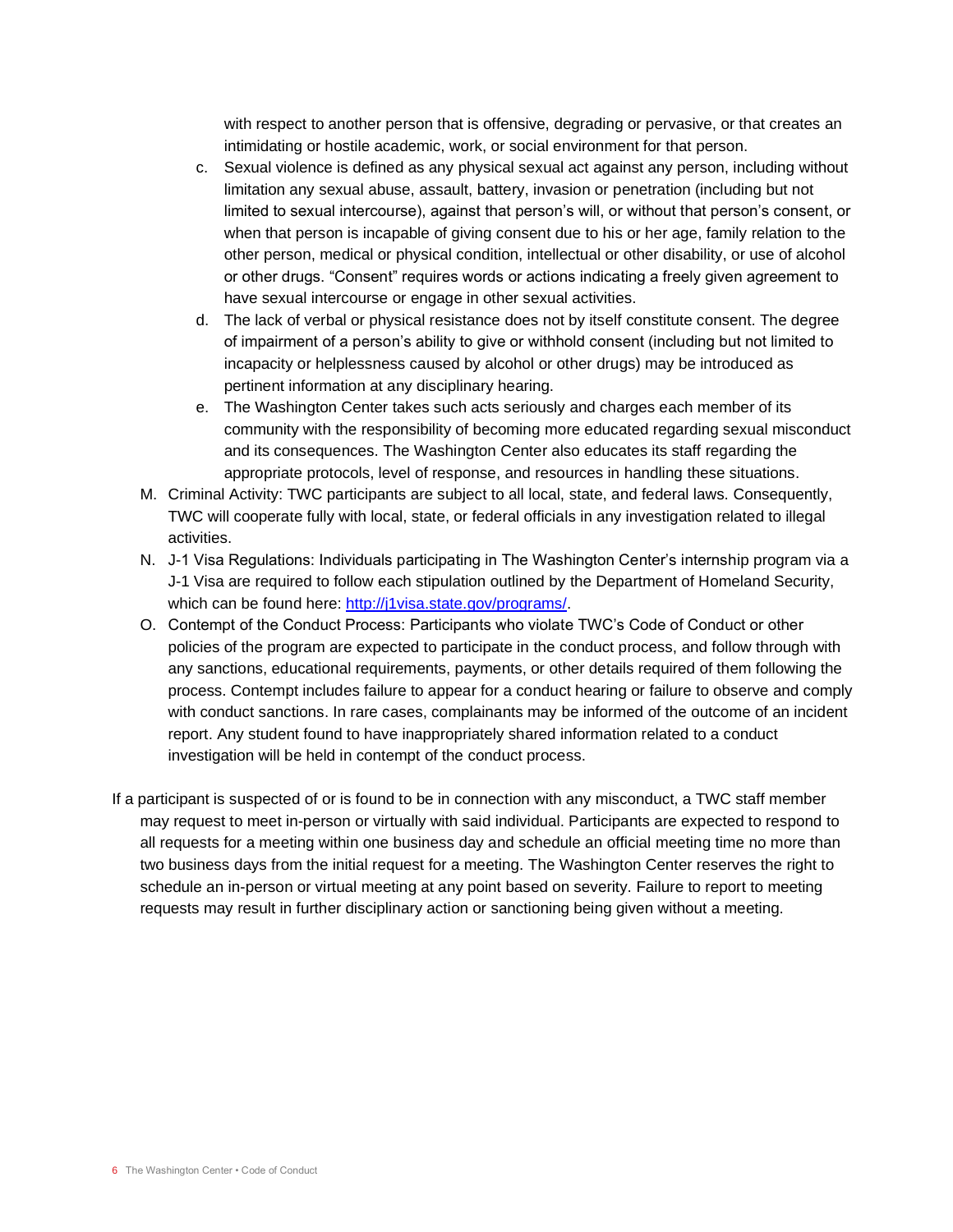### III. Academic Misconduct

- The academic honesty policy was established to ensure that the learning environment of The Washington Center is honest and fair. Any violation of honesty or integrity in academic work is a serious matter of misconduct. The Washington Center reserves the right to impose penalties and sanctions for any incident of academic misconduct, up to and including failure for the assignment, part or all of the program, and/or expulsion from the program.
- A. Absenteeism: The chronic failure of a student or participant to attend their academic course, remote internship, or required career readiness programming, regardless of the excused or unexcused nature of the absence. Chronic absenteeism may also be disruptive to the learning experience of other students in the class. Students who miss more than two regularly scheduled class meetings of the evening course will receive an official academic warning. Students who miss more than two regularly scheduled class meetings of the evening course will be administratively withdrawn from the course and their home institution will be notified of the withdrawal.
- B. Disruptive Behavior: Any behavior, whether active or passive, that interferes with the environment of teaching and learning or tone of professionalism as established by the instructor, internship supervisor, career advisor, or other official of The Washington Center. Disruptive behavior may include, but is not limited to, inappropriate dress, harassment, chronic lateness, refusal of directives of any TWC official, or violation of internship site policies.
- C. Academic dishonesty: Any behavior that knowingly attempts to undermine or deceive an instructor and violating the learning environment which includes:
	- Cheating: intentional use or attempted use of trickery or deception in one's academic work
	- Plagiarism: knowingly representing the words or ideas of another as one's own work
	- Falsification: the improper alteration or misrepresentation of any source, record, document or evaluation submitted to an identified TWC Official or Platform

• Complicity: the act of intentionally or knowingly helping or attempting to help another commit an act of academic dishonesty.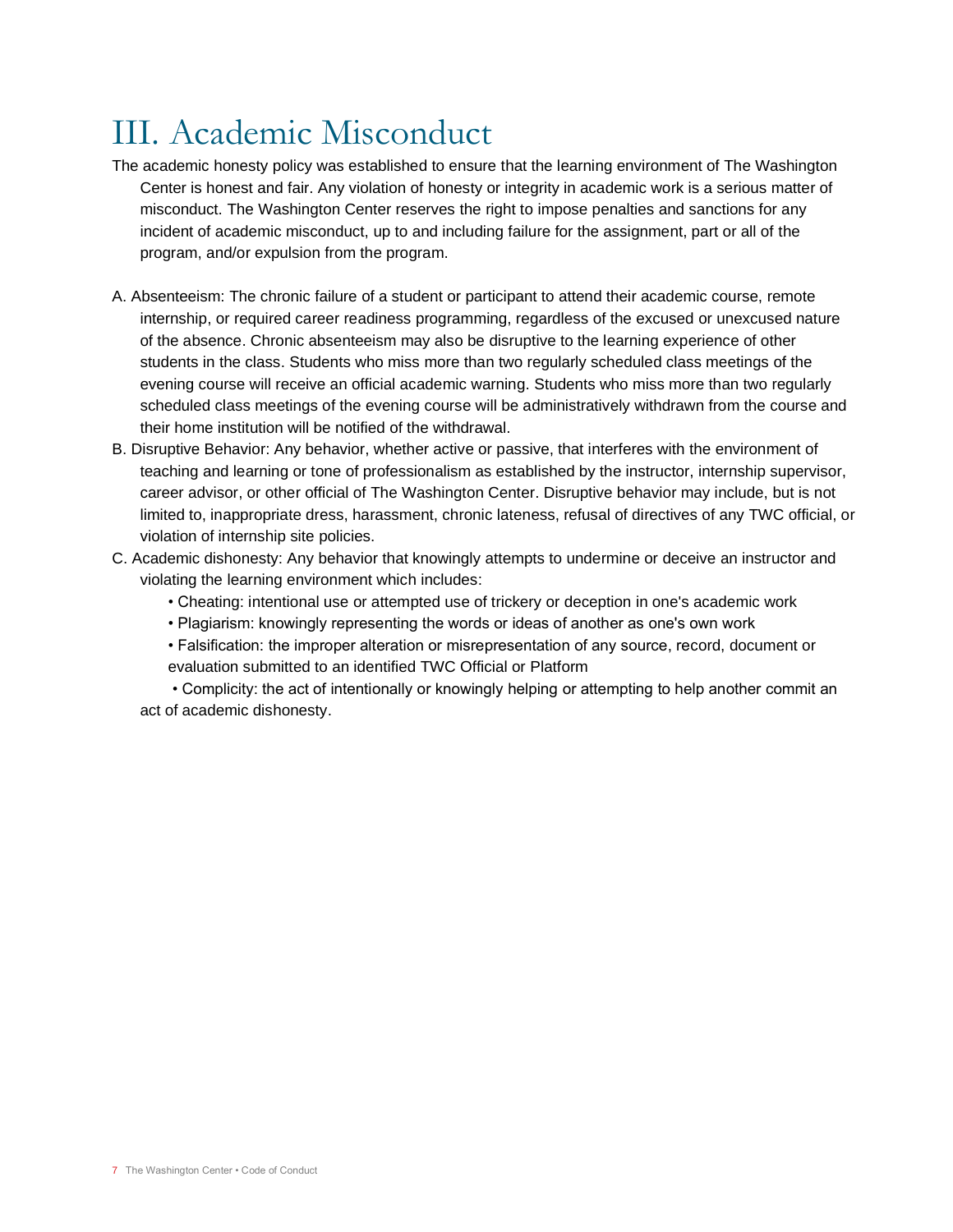### III. Community Life Misconduct

- Alcohol Use and Intoxication: In the District of Columbia, only persons 21 and over may legally consume alcohol. Therefore, individuals not of legal age are strictly prohibited from consuming alcohol while participating in TWC programs or residing in TWC properties. Persons of legal drinking age may not distribute alcohol to those underage. All residents of the apartment are responsible for the behavior and actions of their guests, in relation to alcohol, regardless of their presence or involvement. This includes underage drinking.
	- − Persons presenting symptoms of extreme intoxication will be referred to emergency personnel for medical evaluation. These incidents will be reported as conduct violations and are subject to sanctions.
	- − Possession or consumption of an open container (i.e. unsealed bottles, cans, cups of alcohol, and others) of any alcoholic beverage on apartment balconies or in TWC public areas (hallways, elevators, lounge space, etc) is prohibited. Kegs or large volume alcohol containers are also strictly prohibited within TWC residential facilities. Washington, D.C laws also prohibit the possession of open alcoholic beverage containers in public.
- Cleanliness: If building management or TWC staff deems an apartment below acceptable standards of cleanliness, notice will be given to improve the conditions of the apartment in a reasonable time frame. If the conditions in the apartment are not improved within the provided time frame, building management or TWC staff reserve the right to have the apartment professionally cleaned. Professional apartment cleaning services will result in an Apartment Damage fine charged to the responsible residents, and does not include shampooing of carpets or painting, which incurs additional fees. Failure to maintain the apartment at a reasonable level of cleanliness and safety may also result in eviction. Residents who are evicted will not have their housing security deposit refunded.
	- − TWC Residents are expected to disinfect and clean their apartments, particularly shared spaces, each week. TWC officials will do apartment inspections on a monthly basis to ensure the health and safety protocols are being taken seriously.
	- − Building management and/or TWC staff reserve the right to assess damages to an entire suite, floor, or building for any damages to or excessive trash left in any of the building common areas, including trash rooms, lounges, classrooms, the fitness center, or public restrooms.
- Criminal Activity: Any incidents involving criminal/illegal activity or suspected criminal/illegal activity must be reported immediately to all authorities including: Housing and Community Life staff, the security/management of the housing facilities (if applicable), local police, and/or other area police departments (e.g., National Park Police, Capitol Police or Metropolitan Police). Participants who are victims of criminal activity are encouraged to file a report with the proper authorities (such as the local police) and provide Housing and Community Life staff members the case number of any case filed to ensure appropriate follow-up.
- Drugs: The use, possession, and/or distribution of unauthorized / illegal drugs or controlled substances is strictly prohibited. This also applies to possession of paraphernalia containing drug residue and the unsanctioned use of prescription and over-the-counter drugs. Such use, possession, or distribution of drugs will be reported to the local police department, the participant's academic institution, and the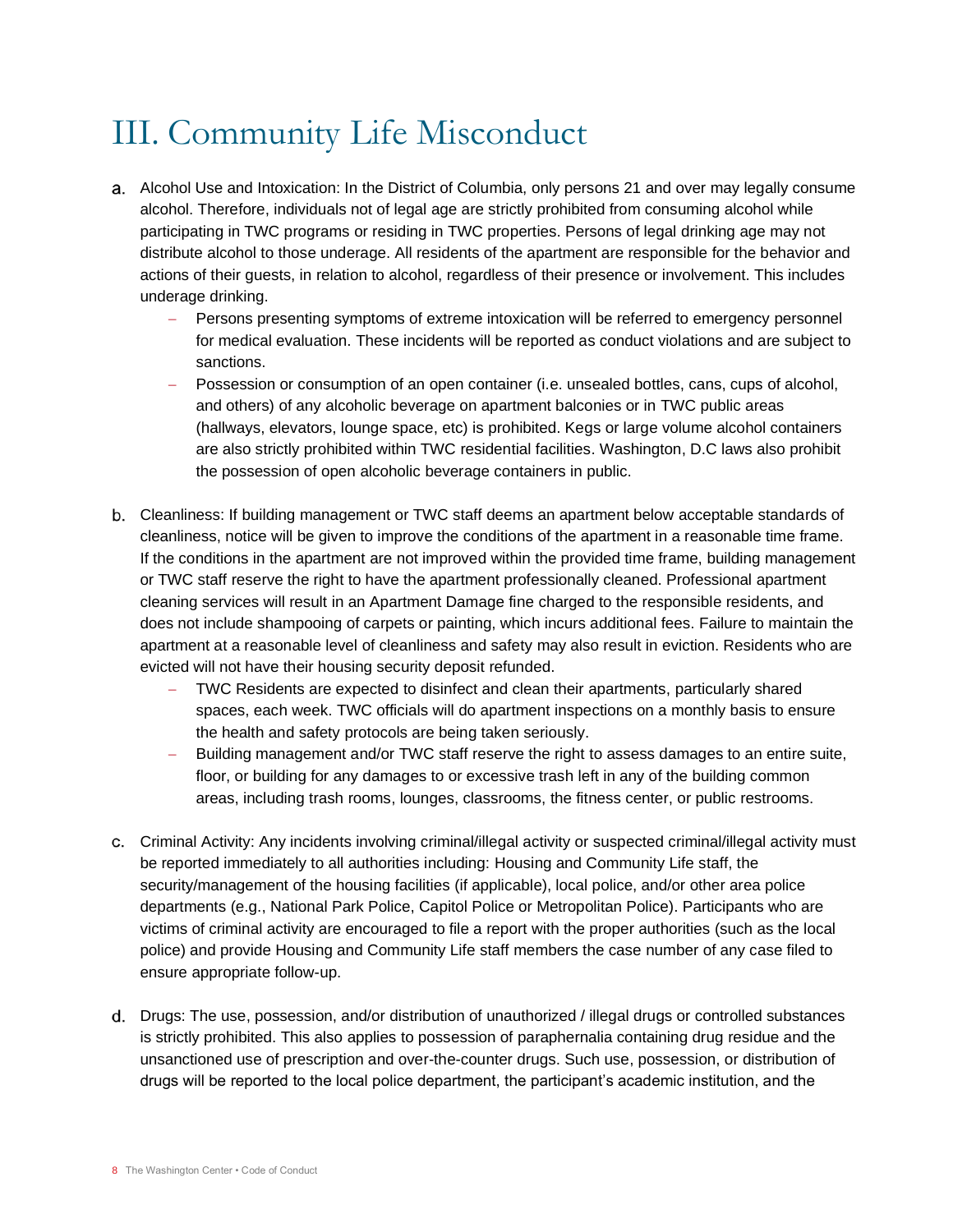Office of Housing and Community Life at The Washington Center. Those who violate this policy will be considered for immediate expulsion from their TWC program.

- − The consumption of marijuana, although decriminalized for recreational use in the District of Columbia, is not permitted within TWC facilities. Suspected use, possession, or distribution of marijuana in any form will be treated by TWC officials like any other unauthorized or illegal drug.
- False Information: Dishonest behavior and/or knowingly providing false or inaccurate information, either verbally or as a form of identification, to a TWC staff member are strictly prohibited. This includes, but is not limited to, furnishing information to do the following: to gain unauthorized access to The Washington Center facilities, materials, equipment, or TWC-sponsored events; to evade potential conduct charges; to falsely pass another individual's identification as one's own and/or to give another individual one's own identification; or to gain access to an apartment that is not one's own.
- Noise: At all times, residents are expected to maintain a volume that does not disturb others. Residents must be considerate of others in the building and are expected to use good judgment to avoid excessive noise and other disturbances to building occupants. Noise policies are in effect for all TWC spaces, including, but not limited to, apartments, lobbies, common areas, patios, and outside the residential areas. Non-TWC tenants have the right to complain about noise or call the local police. Of note, DC noise ordinance is from 10 pm to 7 am city wide.
	- − Excessive noise is defined as unreasonably loud noise that is likely to annoy or disturb one or more persons or noise that can be heard audibly from outside of the apartment unit. Sanctions for noise can be given at any time (24 hours a day / 7 days a week) if the volume of any participant(s) is deemed inappropriate.
- Photo Identification: All participants with TWC are required to carry their TWC ID, along with a valid government-issued or university-issued photo ID, with them at all times. Upon request, a resident must produce photo identification for examination by The Washington Center staff, concierge/security staff, and/or building management personnel. Failure to comply with a request to present this information may result in police involvement; uncooperative parties may be escorted out of TWC facilities or events until proper identification can be provided or a TWC staff member can properly identify the individual.
- All TWC participants will be provided with both a TWC identification card (ID) and an access card during the time of their move into the RAF. Identification cards depict the TWC logo and contain the participant's name and program. The access card grants access to all appropriate TWC facilities. IDs and access cards are for individual use only and are not to be loaned to other individuals. These items carry the following regulations:
	- − Participants must present the TWC ID to gain access to The Washington Center main headquarters at the receptionist area and the Residential and Academic Facility (RAF). Residents without a picture on their ID or who do not have their ID are required to show government ID upon entering the building.
	- − Participants must present the TWC ID to retrieve packages and other items from the Concierge desk at the Residential and Academic Facility.
	- − Lost or stolen IDs and access cards will result in a Lost ID and/or Access Card fee.
	- − At the end of the term or program participants must return TWC ID and the access card to avoid fines.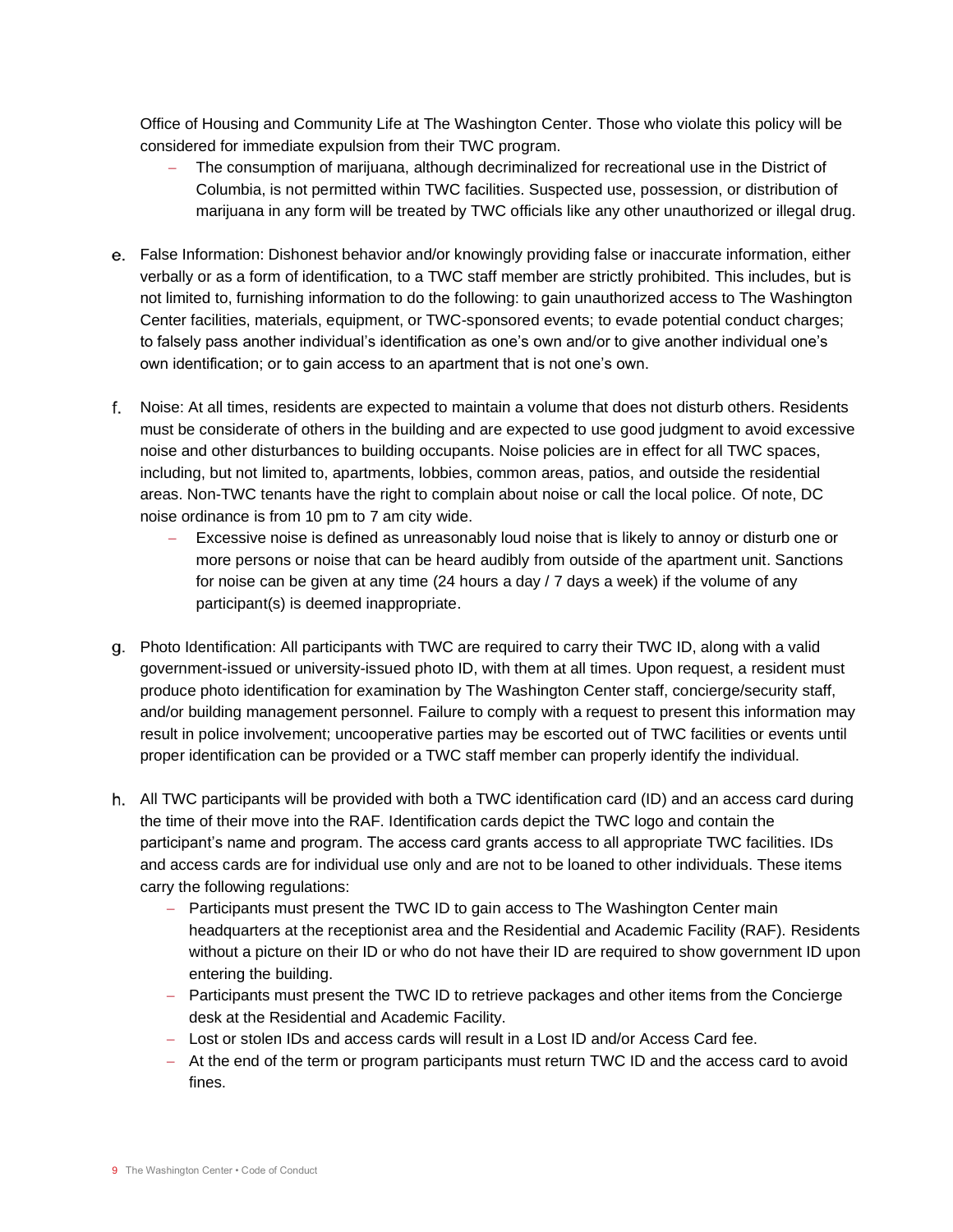- Photographs/Audio/Visual Recordings Taken at Events: The Washington Center reserves the right to use a photographer at all events or record online sessions and feature any media taken in future publications. If you do not wish to have your imaged used in TWC publications or on social media, please contact the Chief Marketing Officer, Menchu Mendiola, at Menchu.Mendiola@twc.edu within 5 days of your arrival to The Washington Center.
- Right to Privacy: Residents are free to express themselves in a responsible manner. Such expression is unacceptable when the expression impinges on the rights of others, or when it disrupts administrative activities or approved programs or events.
	- − Taking photographs or making audio or video recordings of another person without his or her permission in any context in which that person has a reasonable expectation of privacy is prohibited. For example, residents and visitors may not photograph or make recordings of other residents or visitors in any area, including rooms, suites, online platforms, or restrooms, within the residential facilities without written or verbal permission. In such areas, permission must be granted by all persons being photographed or recorded.
	- − In a situation in which it is not acceptable to take a photograph or make a recording, it is also not acceptable to publish it. Transmission, in print, by phone, via email or any other means of technology constitutes publication. Publication of any photograph or recording is also subject to all applicable policies and laws, including copyright, in the same manner as any other image or document.
- Vandalism & Stealing: Stealing or vandalizing is prohibited. This includes but is not limited to all furniture, kitchenware, and common area items (e.g. fitness center equipment, computers, lobby fixtures) provided by The Washington Center. Full replacement and fines will be levied upon responsible parties. Damages that cannot be traced to a particular person will be assessed equally among all residents of the apartment, or shared among all building occupants or participants, depending on the location of the vandalism or stolen item(s).
	- a. TWC is not responsible for lost or stolen items. This is inclusive of bicycles or vehicles stored in TWC's garage or parking lot facilities. TWC recommends that all residents insure their valuables either through a parent/guardian's homeowners insurance policy or by purchasing short term renter's insurance for the time at which they are residing in the facility. Additionally, TWC is not responsible for damage or injury caused by service or emotional support animals; owners of those animals are solely responsible for any/all damage or injury.
- Physical Harm: Acts or threats of physical violence, intentional infliction of harm to another individual or self are not permitted, and will result in intervention by TWC staff, local police, or emergency personnel, as appropriate.
- m. Weapons & Firearms: The use or possession of firearms, weapons, certain fireworks, or items used as weapons are prohibited under Washington, D.C. law; such possessions (including all forms of fireworks) are not permitted in any TWC facility or at any TWC event. Possession will result in immediate confiscation by TWC staff members or local law enforcement. Any use of weapons/firearms will result in removal from TWC housing facilities and may require local law enforcement involvement.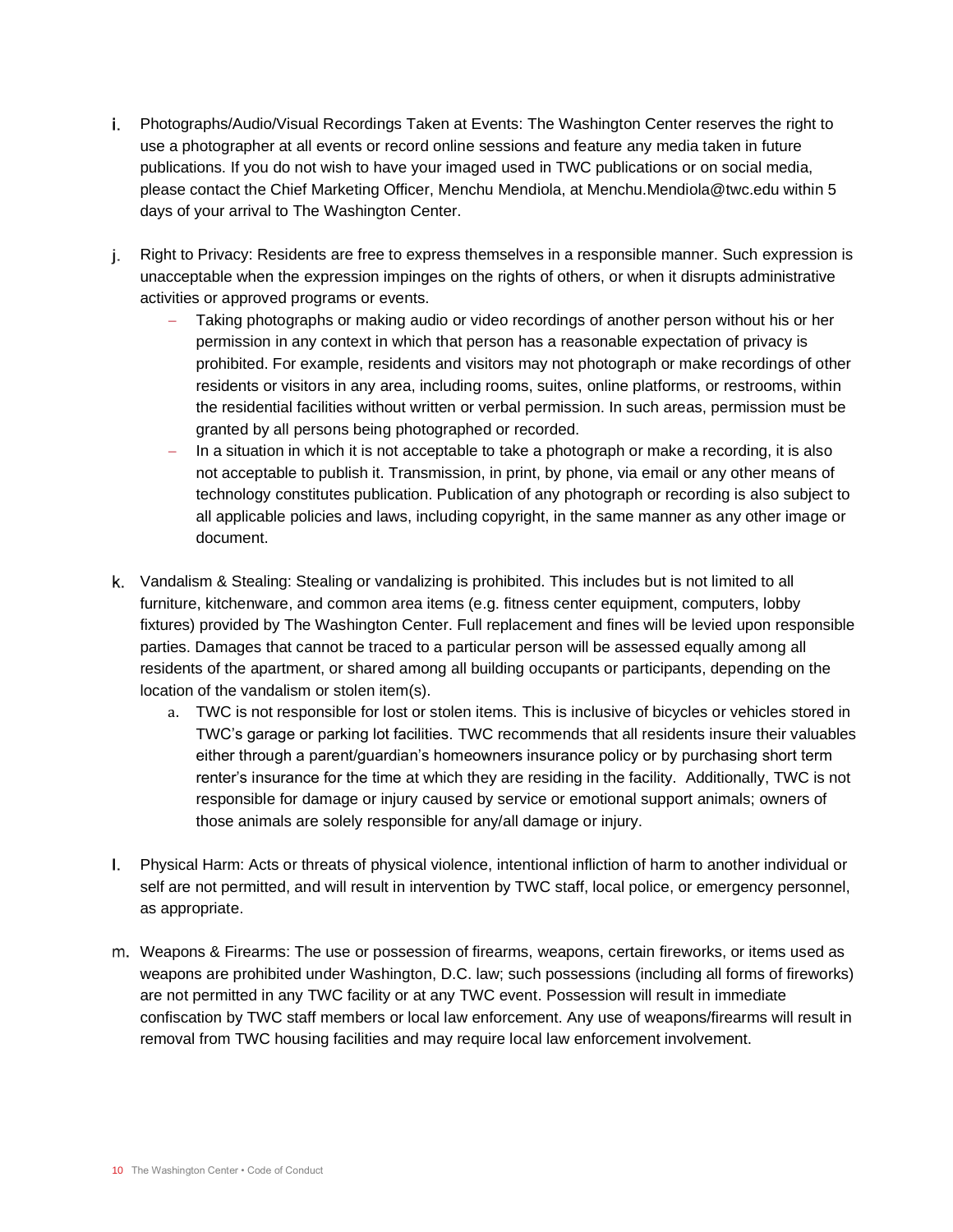- n. Zoom and online experience: The purposeful interruption or disruption of TWC sponsored online programs by students via zoom bombing, inappropriate posts, language use, and more will not be permitted and could result in harassment charges under the Code of Conduct.
- Failure to comply with the reasonable request or order from of staff of The Washington Center (inclusive of Housing and Community Life staff, Alumni in Residence, Career Advisors, Faculty, Concierge, Security or other officials of The Washington Center) inside or outside of the Residential Academic facility. Refusal to leave the premises because of conduct described in this code or that is a danger to personal safety, property, educational or other affiliated activities on the premises is also considered a failure to comply with directives of an official of The Washington Center.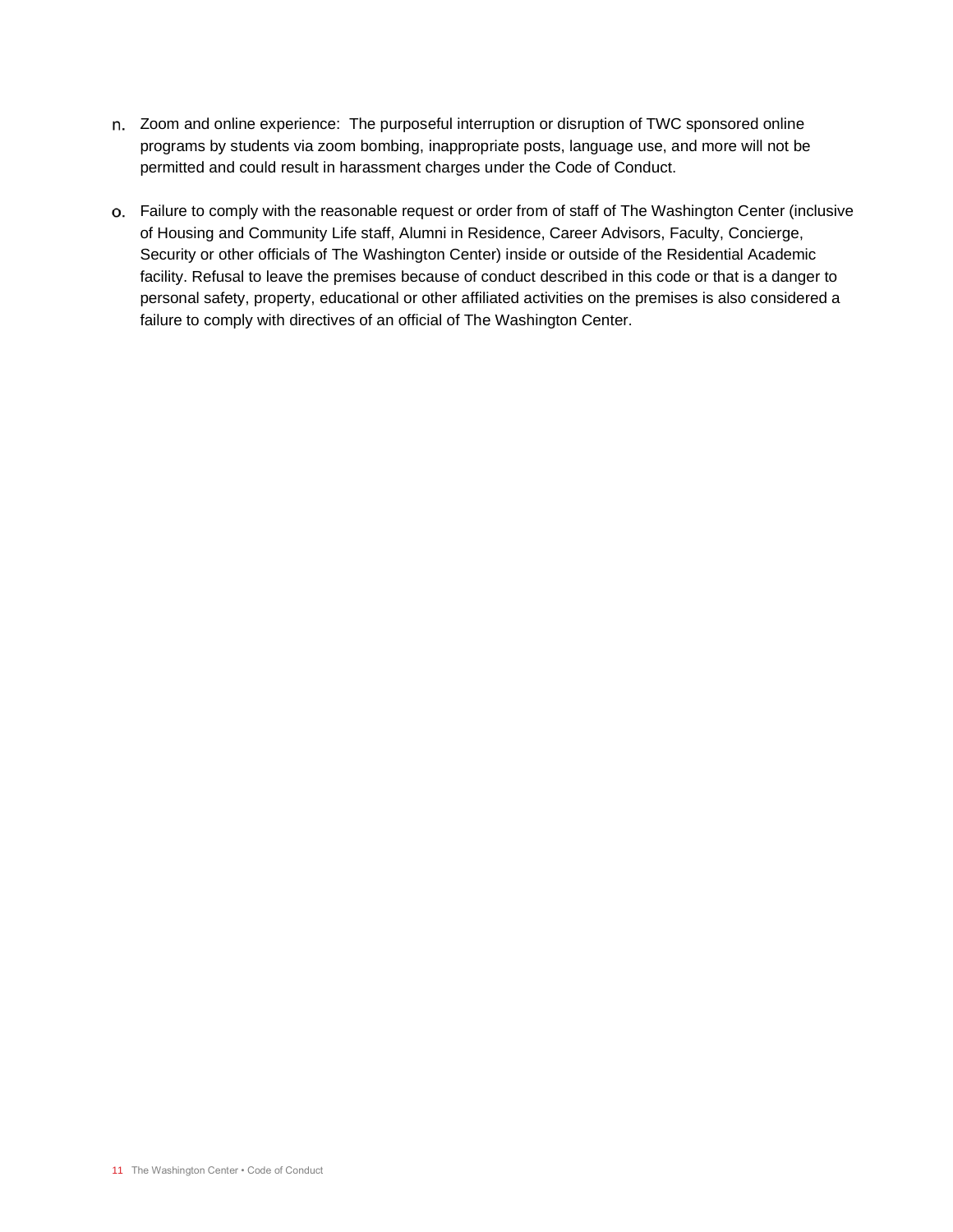# IV. Residential and Academic Facility Codes

The following regulations and guidelines apply to the residing in and the using common areas within TWC owned and leased facilities, apartments, and any other shared living and/or meeting space associated with The Washington Center.

a. Air Conditioning/Heating Units: TWC apartments have individually controlled thermostats. Please do not block the air units. Windows should not be left open during the day when the apartment is unoccupied – condensation can form and wet the carpet and floor. Please do not leave the sliding glass door or the front door of the apartment open; doing so will allow heat or air conditioning to escape from the apartment. On hot days, closing the blinds/curtains of the windows to keep the room cooler is recommended. The AC unit must NOT be set lower than 67 degrees Fahrenheit and the heat should NOT be set above 74 degrees Fahrenheit. Failure to maintain this temperature could lead to damages to the unit, for which the residents in the apartment will be held responsible.

In times of conflict between roommates over room temperature, TWC staff reserve the right to lock the room temperature at 71 degrees Fahrenheit.

- b. Apartment Access and Use: Designated persons (specifically Office of Housing and Community Life staff and facilities/building management personnel) may enter and inspect rooms at any time without permission or consent of the occupants for the following reasons: health and safety purposes, to conduct repairs or general maintenance needs, or if there is just cause to suspect student endangerment or policy infractions. Participants are expected to comply with all reasonable requests for entry.
	- i. Common space in apartments is not intended to be inhabited. Residents are not allowed to move their bed or mattress to the common areas during their time at The Washington Center. Also, residents may not permanently sleep on the sofa. Common areas such as the kitchen, dining room areas, and family room are for all apartment occupants to enjoy and use.
- c. Apartment Furniture and Appliances: All TWC apartments are furnished; the following is a list of items that are included in one apartment: beds (1 per student). All furniture will be maintained in the unit); closet/wardrobe; coffee maker; dining room table and chairs; dishwasher; dresser; ironing board and iron; lamps; living room couch/loveseat and chair; microwave; plates, bowls, coffee cups, flatware, glasses; pots and pans; refrigerator; stove and range; television; toaster, and washer/dryer. Furnished items should never be taken out of their assigned apartment or used on the balcony. If items are lost or damaged, the residents residing in that apartment will be assessed Apartment Damage fines for the cost to replace or repair the item(s). Below are guidelines for the use of these items:
	- i. Beds: Beds within the Residential and Academic Facility (RAF) are twin extra-long. In the RAF, beds may only be lofted by building management; bed loft requests may be submitted through the appropriate maintenance system. Beds may not be lofted in TWC-affiliate housing options outside of the RAF.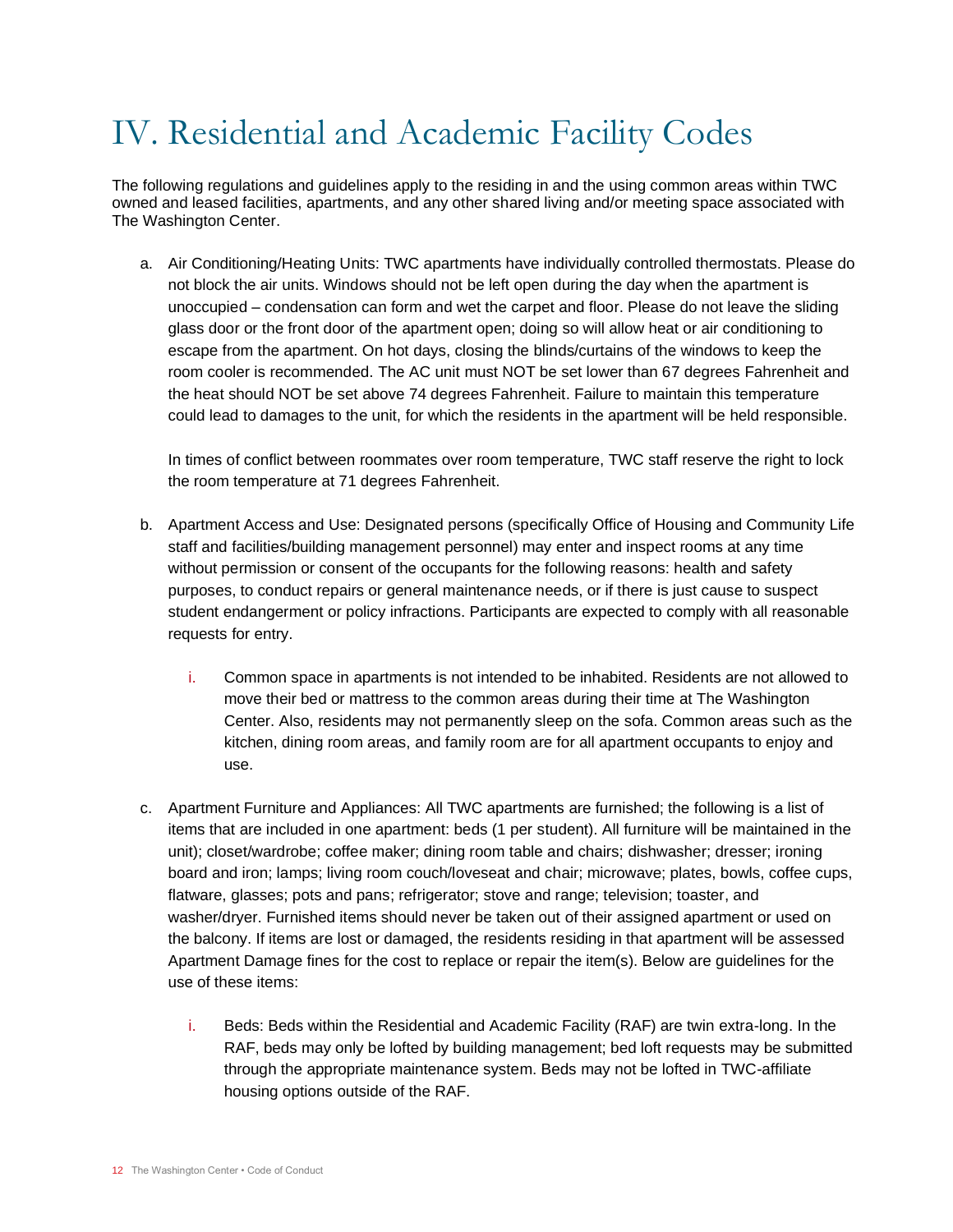- ii. Desks: TWC apartments do not come furnished with desks. If desired, residents will need to bring or purchase a desk upon arrival.
- iii. Dishwashers: TWC apartments are provided with a dishwasher. Only use dishwasher detergent in the dishwasher. Using dish/hand washing liquid will damage the dishwasher and may cause it to leak into the apartment. Residents may be liable for any water damages that occur as a result of misuse.
- iv. Washers and Dryers: Most apartments are equipped with a washer and dryer unit. Residents will be held financially accountable for any damage to equipment due to improper use. Each washing machine in the Residential and Academic Facility have a latching mechanism that locks the machine during and immediately after use. Allow the wash cycle to completely finish and the latch to release before trying to access clothing. Pulling on the latch and breaking it off will cause the machine to no longer function and will result in a damage charge to the individual(s) responsible.
- v. Vacuum Cleaners, Brooms, and Dust Pans: Apartments are provided vacuum cleaners, brooms and dust pans. As with all other housewares items, vacuum cleaners, brooms and dustpans present at move-in should be left in the apartment after check-out. Items missing from the room at check-out will be assessed in damages, which will be billed to the occupants or responsible parties (as available). If a vacuum is not working properly, check the vacuum cleaner bag. If the bag is full, residents are responsible for emptying or replacing the bag.
- p. Internet Service: The Washington Center provides high speed internet service through an internet service provider in every apartment. The Washington Center is not responsible for any loss of service due to technical problems or weather. TWC will work with management and/or service providers to ensure a prompt response to any problems, but residents are responsible for contacting the internet service provider in cases of outage or other service issues within their individual apartments. Participants are not permitted to contract for any other services, including but not limited to, extra internet. Adding additional services for the apartment may result in fines assessed to each student residing in the apartment. In addition, residents of the apartment will be held responsible for paying any charges associated with the additional services, the disconnection of the additional services, and/or the return of any equipment associated with said services.
- Check-out Procedures: All participants must check out and leave apartment units within the time frame that is selected on their designated check-out date.
	- It is expected that housing facilities, including public areas, will be kept in good condition and used in a careful, safe, and proper manner, and that participants will abide by The Washington Center's policies. The condition of a resident's apartment is assessed prior to check-in and again after the residents move out. Residents are responsible for reviewing the condition of their living spaces by viewing the Apartment Inventory sheet on Canvas and submitting any maintenance items/missing inventory items via the Community Portal (https://twc.starrezhousing.com/StarRezPortalx). All apartments and common areas in the housing facilities must be returned to the same condition in which they were found at check-in.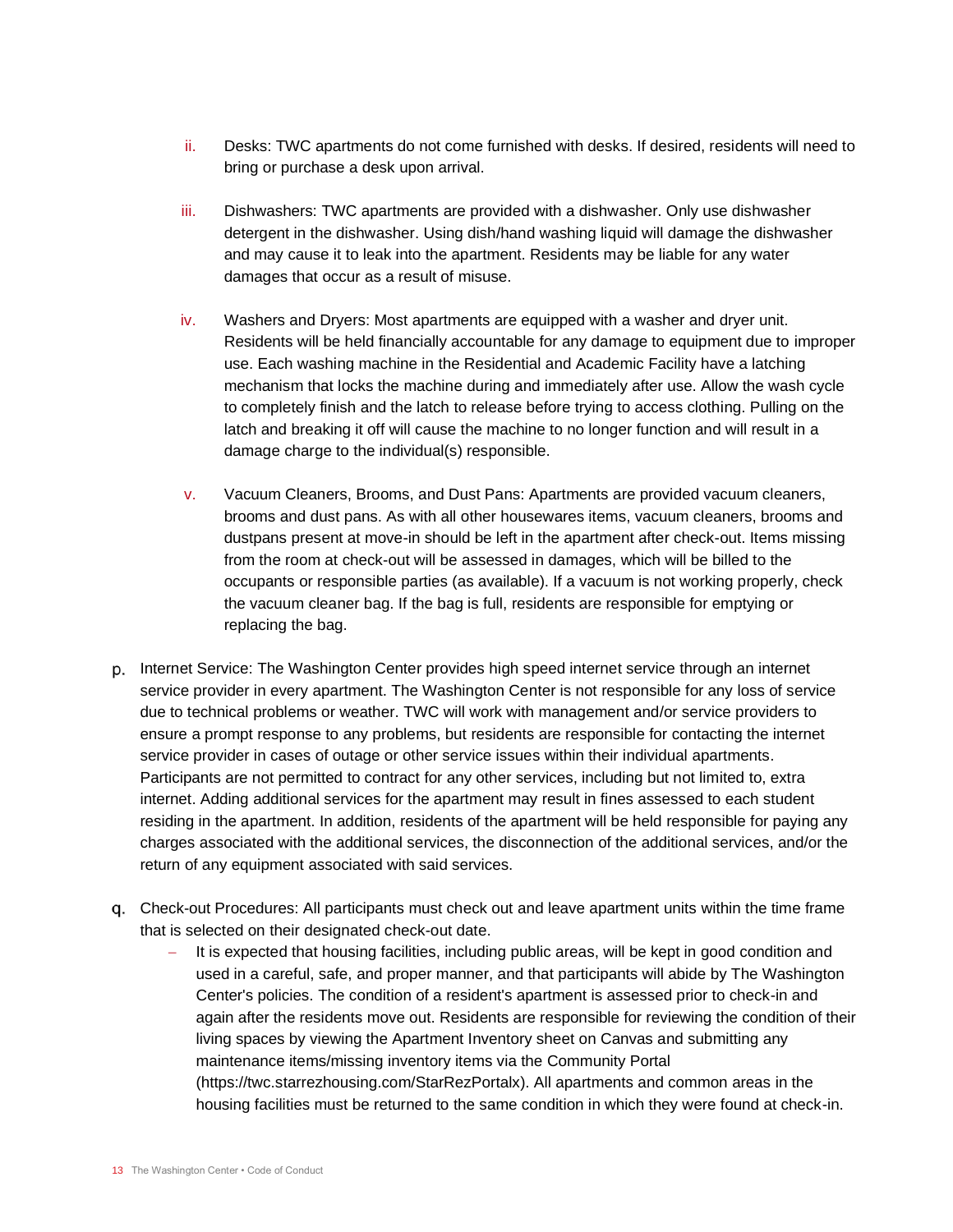- − Failure to properly check out will result in an Improper Check-out fine. Improper check-out includes the following: failure to review and adhere to the posted Check Out materials; failure to check out prior to the announced deadline or timeframe without prior approval or extension (a fine is assessed per hour after deadline); or failure to leave the apartment in satisfactory movein condition. Participants will be billed for the cost to replace any keys, building passes, and/or parking passes that are not returned prior to check-out and departure.
- Common Area Access/Use: Classrooms and Auditorium Space: The classrooms and auditorium are reserved by Housing and Community Life for academic and programming needs. Classrooms are otherwise locked. No food or drink is permitted in the classrooms. If TWC makes classrooms available for student utilization, participants interested in reserving a space for group projects, study hours, etc. must reserve the space through the Concierge Desk. Participants using classroom space for personal or group meetings take on responsibility for the cleanliness of the room including sanitizing or disinfecting after use with provided materials, as well as the equipment in each room (such as computers, chairs, tables, etc.). All participants will observe appropriate social distancing guidelines while in any approved public space. Any damage to classrooms will be the responsibility of the individual(s) who reserved the room. Computers, Smart Boards and other electronic equipment in the room are not for participant use
	- − Students will be expected to wear masks in all public spaces of The Washington Center's Residential Facility including the lobby and hallways
- Fitness Center and Computer Lab: The Fitness Center and Computer Lab, both located on the P1 level of the RAF, are accessible for all TWC residential participants; hours of operation are from 7:00am to 11:00pm daily.
- Common Area Accoutrements: Furniture, artwork, and other items in common areas are not to be moved without prior permission from Housing and Community Life staff. Computers, televisions and other technological equipment in common areas are not to be tampered with or moved. Damages to common area items may result in charges being distributed amongst all participants with access if the appropriate individual(s) cannot be identified.
	- − Hallways, stairwells and lobby areas should be kept clear at all times for easy access. Personal belongings, luggage, trash and other items may not be stored in common areas. Playing sports in common areas is strictly prohibited.
- Patio: The RAF patio area is a shared space. Participants are not allowed to place personal belongings for any reason on patios for any amount of time. Items found on the patio will be discarded, and TWC will not be responsible for said items. Participants and their guests should be especially mindful of their noise level when on the patio, as this common area is close to many resident rooms. Patios can only be accessed through common area doors.
	- − Residents are expected to maintain DC noise standards and are not permitted to move the furniture from its designated locations. Gatherings cannot exceed the DC government stated guidelines.
- Pool Regulations: Some TWC-affiliated residential facilities have access to a pool. Outdoor pools are generally open from Memorial Day (late May) to Labor Day (early September) and closed the remainder of the year. Pool regulations are set and regulated by building management; such regulations are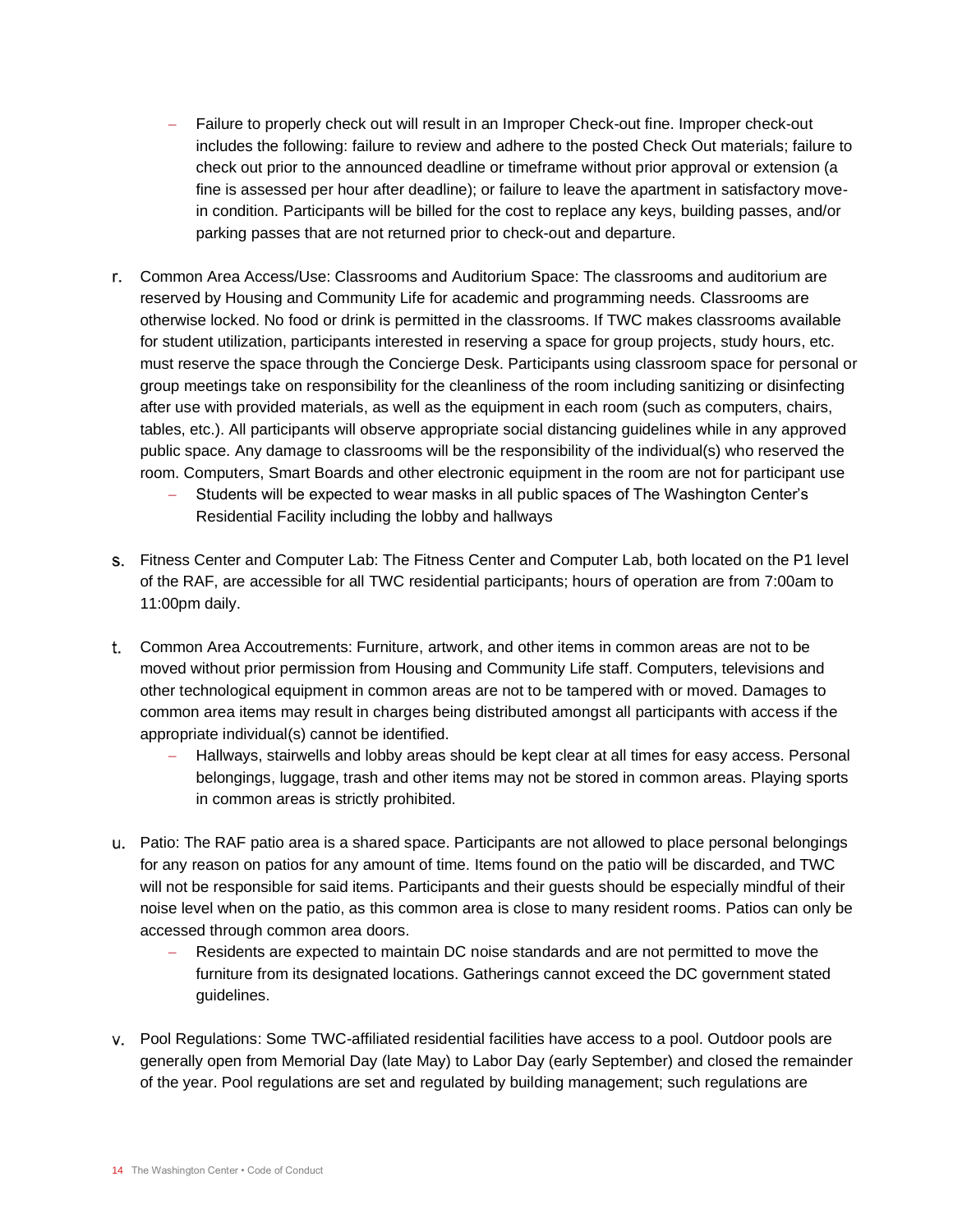typically posted near the pool and should be followed. The pool counts as a common area, as defined in the appropriate section above.

- Elevators: Elevators are in each apartment building. As a source of transportation to the living areas of the buildings and a necessity for many residents in those buildings, please use care and respect when using the elevators. Smoking and/or leaving trash in the elevators is prohibited. Vandalism, inappropriate writing or other misconduct is prohibited in the elevator itself and on approved postings in the elevator.
	- − During an emergency situation, such as a fire alarm, participants and their guests may not utilize the elevator. Persons with disabilities should move to the nearest stairwell for evacuation by the fire department. If that stairwell is compromised, move to the other end of the complex. Residents and their guests must wait for staff members to give permission before reentering the building following a fire alarm or other evacuation procedure. Individuals reentering the building are not permitted to use the elevators and should take the stairway. Individuals requiring the elevator may use this service as soon as it is restored following an emergency.
	- − Ringing the elevator alarm bell and/or utilizing the elevator phone is strictly prohibited if there is not due cause, such as an emergency situation.
- Exercise Facilities: TWC apartment complexes have exercise facilities; equipment varies for each facility. All housing facilities require an ID/access card/fob to use the exercise facility. By residing in The Washington Center facilities, residents understand that neither TWC nor the management companies of its residential facilities shall be liable for any damages arising from personal injuries (including death) sustained by residents or their guests in, on, or about the premises, or as a result of the use of the exercise equipment or facilities. Residents accept full responsibility for any and all injuries, damages (both economic and non-economic), and losses of any type, which may occur to them or their guest(s).
	- − By using the exercise facilities, residents agree to be solely responsible for safety and wellbeing of themselves and their guest(s). The Washington Center does not provide supervision, instruction, or assistance for the use of the facilities and equipment or provide monitoring for social distancing. Please note, the maximum number of individuals allowed in the fitness center at any given time is 6 and all students must check-in and out of the fitness center at Concierge. The maximum number of occupants of the fitness center at any time is four.
	- − Users must comply with all rules imposed by The Washington Center regarding the use of the facilities and equipment. Users must conduct themselves in a controlled and reasonable manner at all times, and refrain from using any equipment in a manner inconsistent with its intended design and purpose.
	- Users must acknowledge that the use of exercise equipment involves risk of serious injury, including permanent disability and death. Users also should understand and agree that The Washington Center is not responsible for property that is lost, stolen, or damaged while in, on, or about the premises.
	- Users must understand and agree that their use of the facilities and equipment is only to be undertaken on their own personal time and that their use of the facilities and equipment is not within the course or scope of their program participation.
- Fire Equipment/Alarms: Residents and their guests are required to leave the building when a fire alarm sounds. Federal law forbids misuse or abuse of fire equipment (tampering/disconnection of alarms, extinguisher, hoses, smoke detectors, hanging items from sprinkler heads, etc.). Tampering with any fire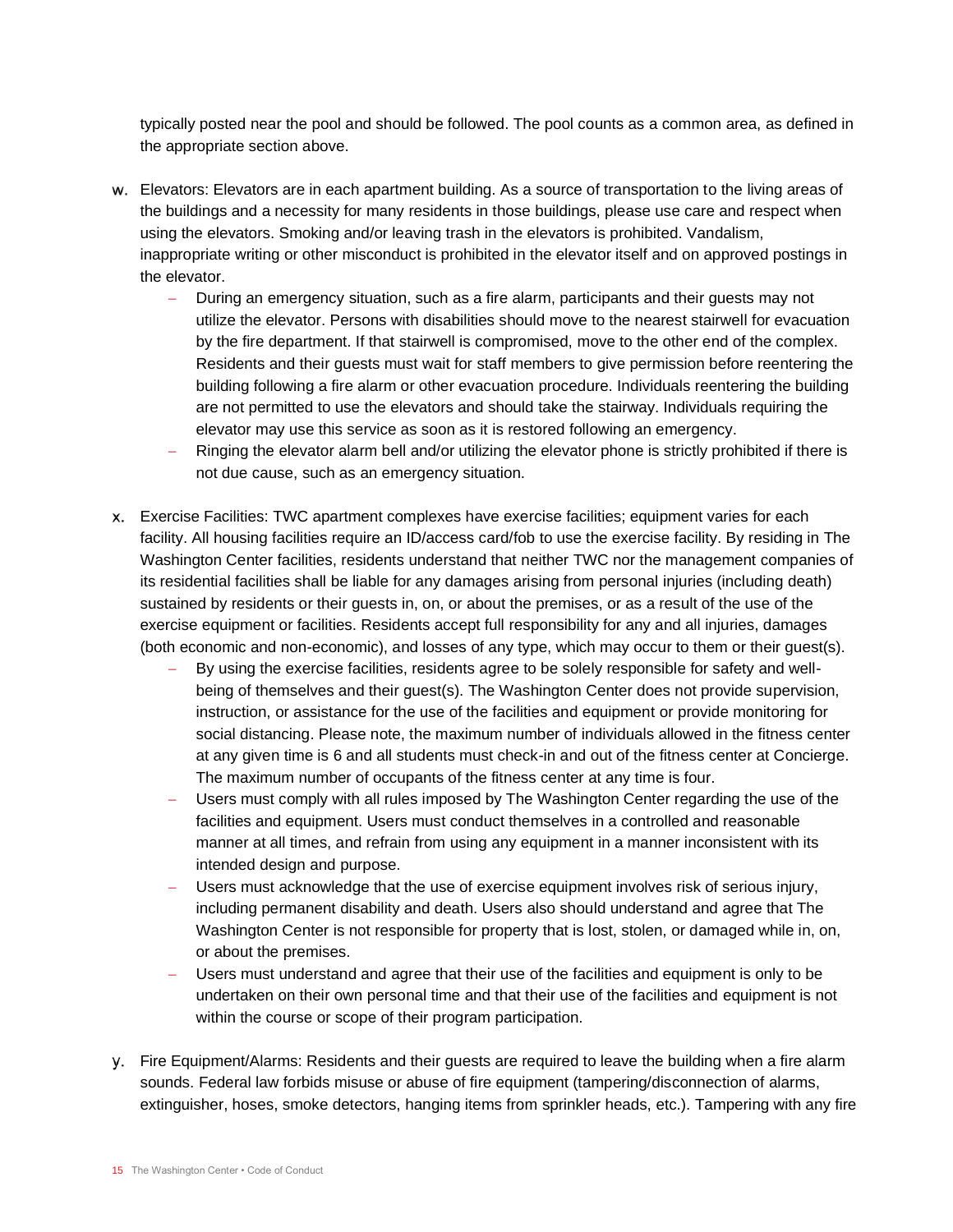equipment in an apartment or common area (e.g. smoke detectors, sprinklers) will result in a fine per responsible party, in connection with replacing or reconnecting the fire equipment, repairing any damages, and any fines given by building management.

- − During a fire emergency/evacuation, residents are expected to wear a face mask when exiting the building and provide as much social distancing as possible during the evacuation and while waiting in the evacuation zone.
- − Emergency exit doors should never be propped open and should only be used in the case of an emergency. Fire exits or fire doors may not be blocked at any time. Hallways and other common areas are generally paths of evacuation and should be kept clear at all times.
- Guests: To maintain a noise level that is acceptable and conducive to a professional living environment and to maintain a reasonable approach to safety and health, each occupant is limited to no more than 1 guest in an apartment at one time across all TWC residential facilities. Guests are defined as anyone not assigned to the specific unit and is a TWC resident.
	- During the term, two external guests (non-TWC participants) will be permitted per resident, provided the total number of individuals in an apartment at any given time does not exceed 8. In cases where an apartment has a lower designated occupancy, the number of people per apartment may be no greater than 2 people over the designed occupancy limit. Additionally, guests who choose to visit an apartment and exceed stated occupancy limits will also be considered in violation of TWC's COVID-19 policies. Guests should remove themselves from that situation in order to remain in compliance with stated policies.
	- − Residents may not have external guests for more than 3 consecutive nights in a 7-night period. Once a guest leaves, residents must wait 7 days before hosting additional guests.
	- All residents of the apartment are responsible for the behavior and actions of their guest(s), in both the apartment and on the property, whether or not they are present when the behavior occurs. **Guest(s) are not permitted to stay in any TWC facility without the presence of their host at any time.**
	- − Additionally, guests who choose to visit an apartment and exceed to stated levels above will also be considered a violation of TWC COVID safety protocols. Guests should remove themselves from that situation in order to remain in compliance.
	- The Washington Center reserves the right to ask any and all guests to vacate the facility at any time. If a guest is asked to leave and fails to do so, the police may be contacted to escort the guest from the building.
	- − Residents may not allow any nonresident to enter a TWC facility if the nonresident is not known to the resident. This includes propping the door open for others to enter the facility or claiming responsibility for a guest and then not accompanying the guest throughout the building.
	- − Additionally, due to the shorter nature of TWC Academic Seminar programs, Customized Initiatives, and/or programs with extensions, participants are not allowed to have overnight guests in TWC housing.
	- TWC reserves the right to amend or alter the guest policy in line with current needs of the community for health and safety purposes. Please consult the Housing and Community Life office for the most up to date policies.
- aa. Keys and Locks: Each resident is provided one key to each lock in an apartment door. Residents may also be provided with a key or a pass card to access the front door of their assigned building, if needed. If a resident is locked out of his/her apartment, the concierge/security staff, Alumni In Residence on Call,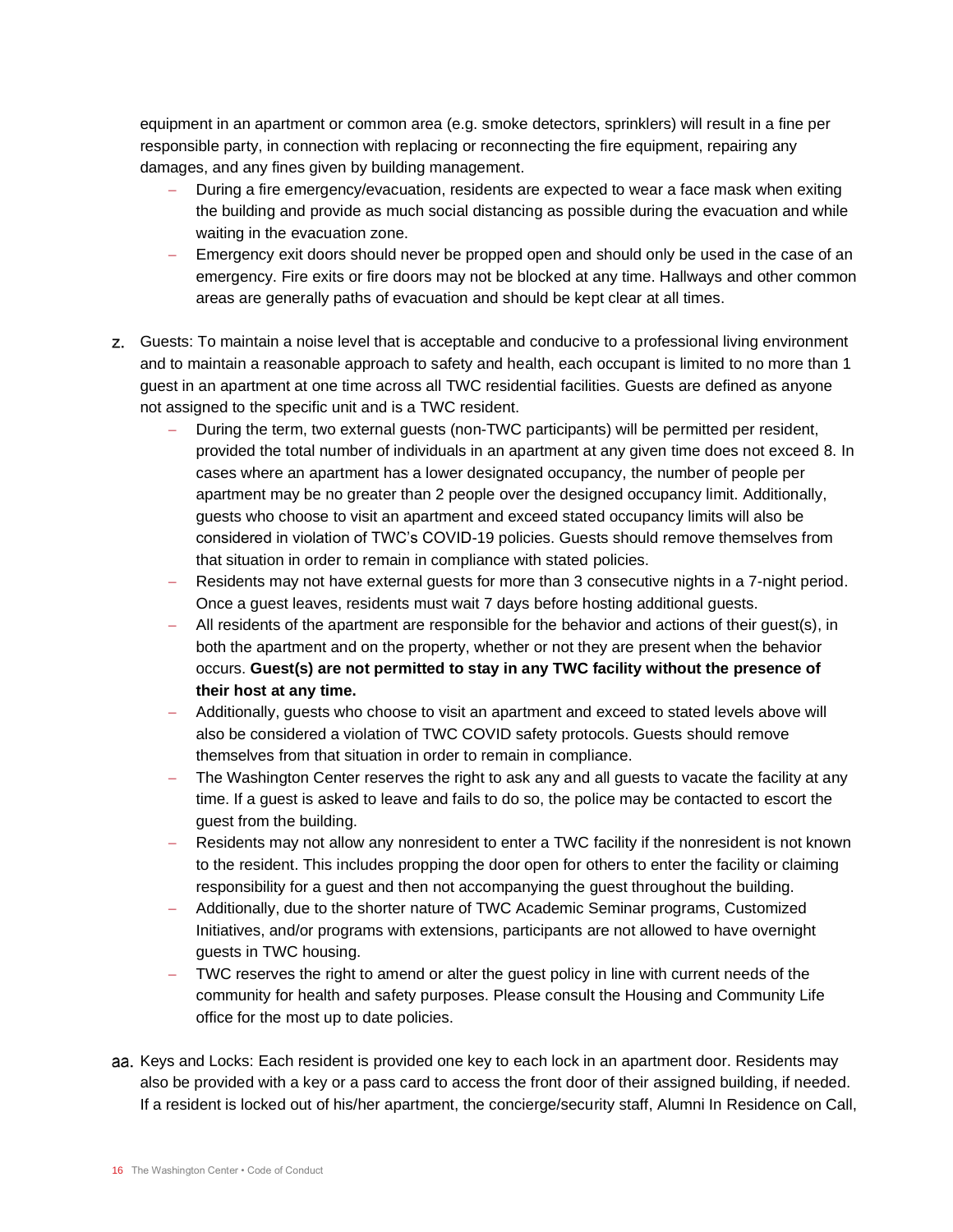or the Office of Housing and Community Life can be contacted if immediate access is needed. Residents will be assessed a Lock-Out fee per instance. Lost keys and access cards should be reported to the Office of Student Services, as soon as possible. Replacing lost keys and/or creating new locks will incur appropriate fines.

- Participants and their guests may not tamper with or damage any locking mechanism, including but not limited to door locks, mailbox locks, access panels, sliding glass door stops and window stops. Damage to locks must be reported immediately and may result in fines if negligent behavior occurred.
- For optimal safety and security of personal belongings, apartment doors are to be locked at all times. The use of the deadbolt lock is encouraged. Apartment doors may not be propped open at any time. Residents are encouraged to have renter's insurance to ensure protection of their belongings.
- bb. Mail Services: Each housing facility has United States Postal Service, which is delivered and picked up Monday through Saturday (except when the United States Post Offices are closed). Resident mail will be delivered to the box corresponding with the addressee's apartment number. Any mail received that is not addressed to a current resident should be marked "return to sender" and placed in the outgoing mail slot.
- cc. Package Delivery: Packages will be accepted by concierge staff at the front desk. Residents will be notified by email when a package has been delivered. To pick up the package, resident will show photo ID at front desk while maintaining social distance, and will be directed to "package pick-up" table in lobby to retrieve item. At that time- package will be noted as picked up by staff.

#### **Resident addresses should read as follows:**

Name (ex. Jane Smith) Number and Street Name of Building (ex. 130 M Street, NE) Apartment # (ex. Apartment 7C) City, State and Zip Code (ex. Washington DC, 20002)

- dd. Maintenance Requests: Residents at The Residential and Academic Facility (RAF) should submit a maintenance request through the Community Life Portal (https://twc.starrezhousing.com/StarRezPortalx). Residents not living in the RAF should notify the front desk/concierge for further details regarding maintenance requests.
	- − For most requests, maintenance staff members will address any reported issues within 48 business hours of submission. Some issues may take longer, depending on part availability, nature of the issue or other building priorities. Maintenance staff members may complete their work in the apartment when residents are not present. If this is the case, notification will be left to indicate that staff entered the apartment, along with details about any work that was completed or is still pending.
	- − In the event of an emergency maintenance or facility concern, RAF residents should contact the Housing and Community Life on-call phone number outside of normal business hours (weekdays from 7pm-7am or all day on weekends) at (202-412-5302). From 7am to 7pm on weekdays residents should contact the Concierge desk (202-469-8080). Residents of other TWC-affiliated residential properties should contact the concierge/front desk of their residential property for more information.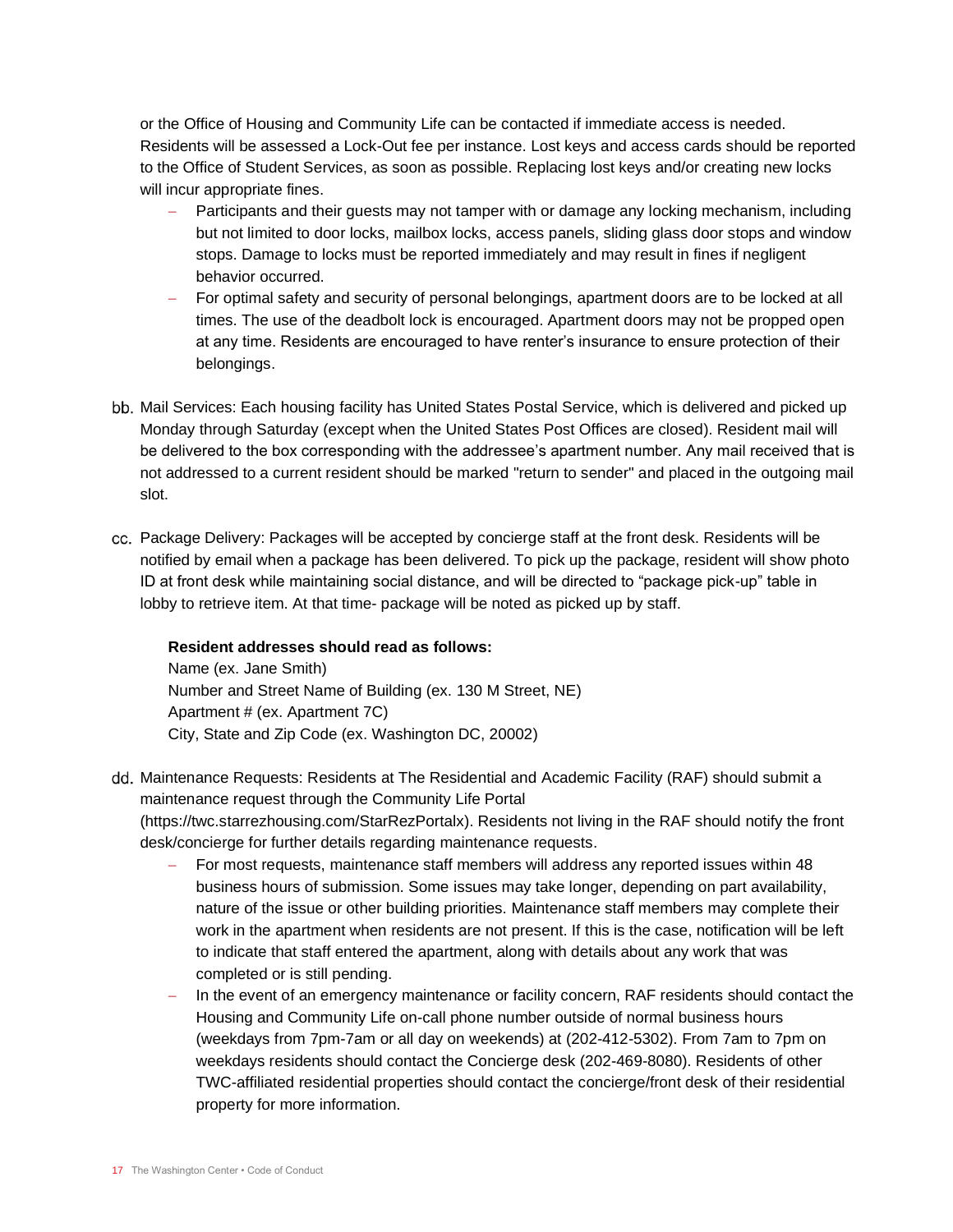- ee. Parking: Prior to arrival, participants must submit a parking request with their housing application to be considered for a parking space at the Residential and Academic Facility (RAF). Parking requests are submitted online via the application portal or found on the Accepted Student page of TWC's website. Parking spaces are limited and available on a first-come, first-serve basis.
	- − For approved parking requests, the termed rate per parking space must be paid by the resident's designated check-in date. Residents must park in their designated parking area and follow all building parking procedures. Vehicles that are not registered, are not parked in the designated area, or are not parked correctly (e.g., parked in a reserved spot, blocking another space) are subject to tow at the vehicle owner's expense.
	- The Washington Center assumes no liability for damage, tickets, or towing that may occur to vehicles. Residents granted parking must return parking decals/hangtags, garage openers, and garage passes to building management at check-out. Any parking decals/hangtags/garage openers not returned upon departure will result in a fine added to the participant's account.
	- − Additionally, any damage to parking spaces or garage due to a participant's automobile will be charged to the individual assigned to that space. This includes but is not limited to: oil spills/leaks, fuel spills/leaks, damages to columns or walls, etc. Repairs or maintenance work on vehicles cannot be conducted in housing facilities parking or garage spaces; vehicles must be taken offsite for such maintenance.
	- TWC is not responsible for any items stored in the garage or any lost/stolen/damaged items in the garage. This includes bicycles that are parked using TWC's bike racks, located in the garage.
- ff. Pets: No pets of any kind are allowed in TWC housing facilities.
- Postings and Decorations: The hanging of banners, flags, posters, signs, clothing, white boards, etc., from windows, balconies, patio doors, the front door of the apartment, or in hallways is strictly prohibited. Signs, flyers, posters or other announcements are not permitted to be posted in any public area, including but not limited to elevators, hallways, exterior walls/fences of the building, and the front desk.
	- Painting of individual apartments is strictly prohibited. Stickers, putty, or nails should not be used on furniture, walls or other locations that would leave a residue or damage to TWC property. Residents should use care when hanging and taking down artwork, posters or other items in individual rooms, as any damage that occurs will result charges to cover any repair needs.
- hh. Prohibited Items: Due to their extremely hazardous nature the following items are prohibited from possession and/or use in TWC apartments: halogen lamps, gas or charcoal grills, oil lamps, incense, candles and space heaters. No exceptions of any kind can be made to this policy, including for religious observances. Residents may not grill on balconies, back patio or the top parking lot.
- ii. Property Management Policy Enforcement: Management officials of TWC-affiliated residential facilities reserve the right to set and enforce policies specific to the housing facilities and grounds. Certain violations are subject to referral to law enforcement authorities. Public spaces, which include but are not limited to lobbies, hallways, stairwells, elevators, fitness centers, courtyards, pools, patios, and rooftop decks are subject to the rules and regulations of the housing facility. Residents are responsible for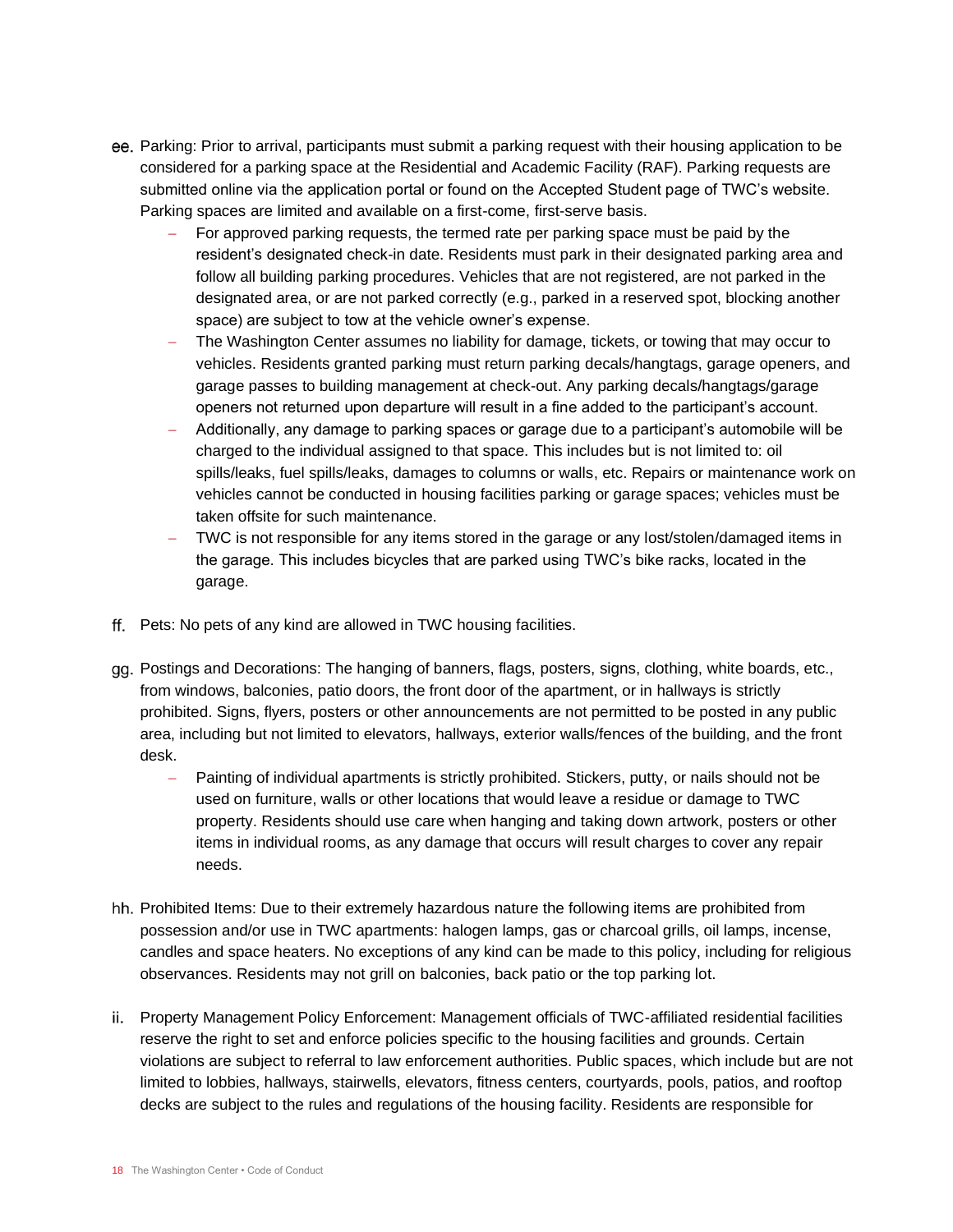knowing and understanding the specific policies and regulations of their specific housing facility. Residents are also responsible for ensuring their guests abide by the same policies and regulations. Failure to comply with these regulations will be considered a direct violation of TWC policies.

Additionally, public spaces that are vandalized or damaged will result in common area charges being assessed to all residents in that residential facility. If the liable individual(s) is identified, said individual(s) will be charged accordingly.

- − Restricted Areas: Unauthorized presence in any area marked as or known to be restricted by building management is strictly prohibited.
- − Room Assignments and Room Swap: Residents assigned to TWC housing are not permitted to move into another TWC apartment without prior written approval from the Director of Housing and Community Life (or designee). Room changes are not permitted without undergoing alternative methods of resolution with TWC Staff.
- ji. Roommates: Most apartments in TWC facilities are shared spaces between 1 other roommate. Residents are expected to be respectful to their roommates during the program. Communication is an important tool between roommates to ensure mutual understanding and agreement upon shared responsibilities, such as cleaning and mandatory weekly sanitizing. For this reason, all TWC residents living with at least one other roommate or apartment mate MUST complete an Apartment Agreement Form at the beginning of their term. All roommates and apartment mates must agree on the policies established in the Form and sign their consent. For any issues that are not agreed upon, residents should seek the advice and mediation of the Alumni in Residence.
	- − Despite upfront planning, roommate conflicts can still occur throughout the term. In the event of the policies in the Apartment Agreement Form being violated or other discomfort within a room, all roommates may be asked to participate in mediation with an Alumni in Residence or member of the Office of Housing and Community Life. Failure to participate in these meetings may result in decisions regarding housing and student services being made on behalf of a resident by TWC staff members. Failure to follow mediation directions from an Alumni in Residence mediation or with a member of the Office of Housing and Community Life after a mediation which the student is disturbing the peace in the apartment can result in removal from TWC housing without a refund.
	- Consolidation may be necessary when many residents are living in rooms or apartments with vacant spaces. TWC may consolidate rooms prior to the start of the term or during the term, depending on need. Residents will be notified of any changes to their apartment or bedroom occupancy via email by TWC Housing and Community Life.
- kk. Smoking: Smoking is prohibited within all Washington Center facilities. Smoking is defined as inhaling, exhaling, burning, or carrying any lighted cigar, cigarette, electronic cigarettes, pipes, bongs, hookahs, or other lighted tobacco product in any manner or form. Smoking must be conducted a minimum of 50 feet from all TWC facilities. Students are not allowed to smoke on all balconies and patio areas of the residential units. Smoking in an apartment or restricted area will result in a minimum \$50.00 fine. Residents and participants will also be held responsible for any costs associated with the removal of any smoke smells, cigarette/cigar litter or other smoking-related damages and charges from building management.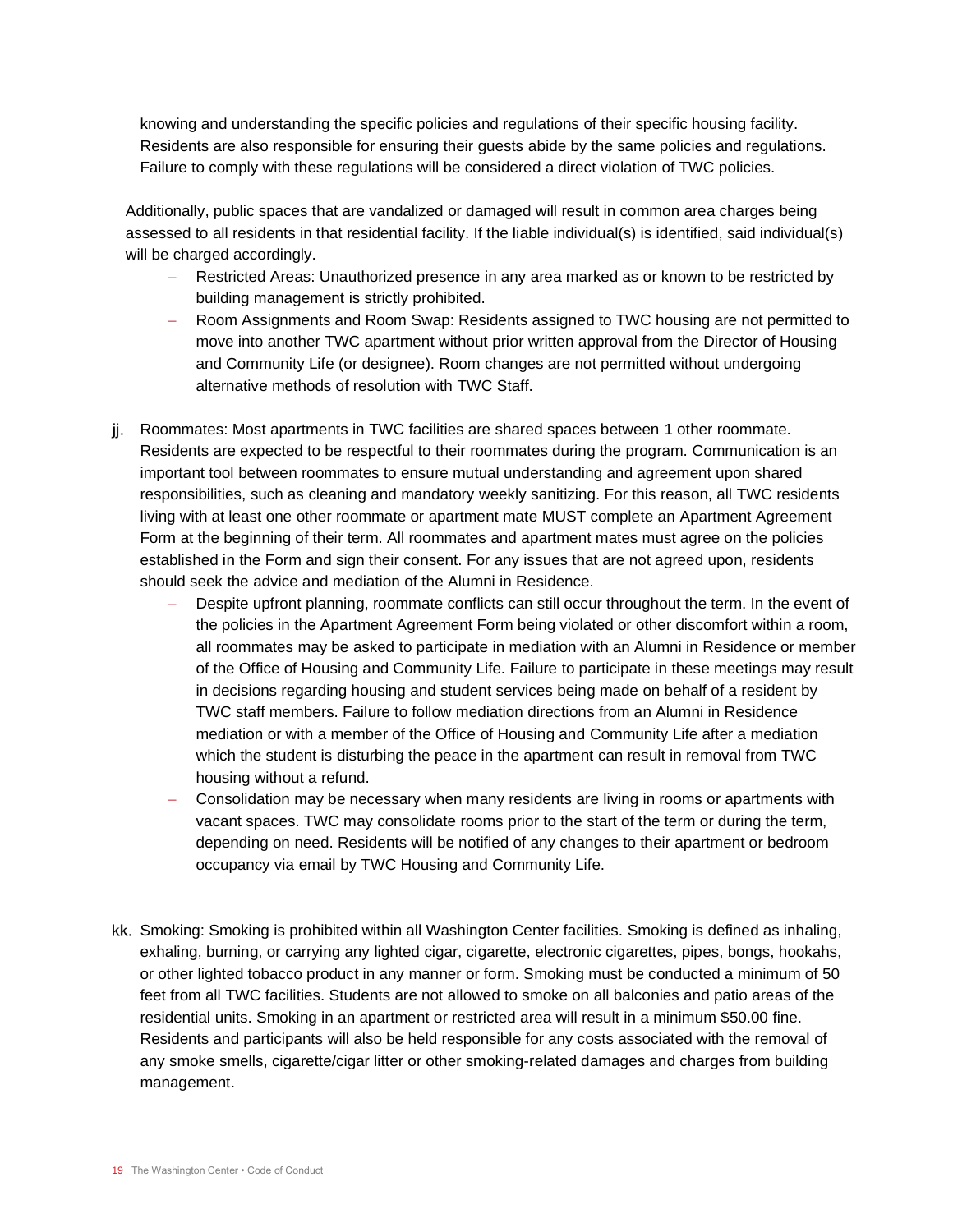- − Smoking is also prohibited in all indoor public areas, including but not limited to hallways, elevators, stairwells, and lobbies of TWC facilities. If a participant chooses to smoke outside of a TWC facility, s/he must stand at least 50 feet away from designated entrances. Cigarette waste must be disposed of in proper receptacles. Failure to adhere to these guidelines will result in fines and sanctions.
- II. Solicitation: TWC participants will not be permitted to utilize any TWC owned or rented property for any commercial venture or business. Commercial activity shall not be conducted by TWC participants on any TWC owned or rented property.
	- − TWC respects participants' rights to privacy. As such, businesses, as well as participants wishing to advertise programs, will not be permitted to distribute flyers, promotional items, and other goods to TWC owned or rented units. Any participant wishing to access TWC residents via residential units or common areas must first seek approval and be granted permission by the Office of Housing and Community Life. This includes speaking engagements, door-to-door solicitation, flyer distribution and others actions. The Office of Housing and Community Life reserves the right to deny the display of content deemed inappropriate for the TWC community or the general public.
- Trash Disposal: All trash should be removed from apartments in a timely manner. Cardboard boxes mm. and newspapers must be disposed of in dumpsters or recycling bins instead of using trash chutes. Do not leave trash piled in a trash chute room; if a trash chute is not available or is backed up, take the trash to the building's dumpsters. Residents are encouraged to use recycling bins whenever possible to decrease the amount of trash disposed. **During a TWC-sponsored event or while in TWC facilities, all parties are responsible for cleaning up after themselves.** Excessive amounts of trash left in trash rooms may result in community charges unless the individual responsible is identified. During the week of check-out at The Residential and Academic Facility (RAF), the trash rooms will be locked. Residents must take all trash to the dumpsters in the top parking lot. Any individuals who leave trash in the hallways during check-out or who do not discard their trash appropriately will be subject to an improper check-out fine per trash bag or item.
- Utilities: Fees for electricity, water, sewer, trash disposal, and gas service are included in the housing fee. Residents using these utilities excessively will be assessed accordingly. The Washington Center is not responsible for any loss of service due to weather or other area outages. TWC will work with management and/or electricity providers to ensure a prompt response to any problems; however, repair timelines are set at the discretion of local utility providers. Residents may overload the circuit by plugging in too many items or items with a high wattage usage. If a fuse is blown due to too many items being plugged in, residents should use the fuse box to reset the circuit and refrain from overloading the circuit in the future. TWC is not responsible for individual residents utilizing more wattage than the apartment is able to accommodate. Residents should not receive, utility or other bills, unless otherwise noted. Any bills that occupants receive should be immediately brought to the attention of and delivered to the Office of Housing and Community Life at the Concierge desk at the Residential and Academic Facility. If received bills are not given to an Alumni in Residence in a timely manner, the account may remain unpaid, which could lead to a disruption in service.
	- − Any utility concerns within the RAF should be reported to concierge@twc.edu. Any utility concerns outside of the RAF should be reported to the respective concierge and then to housing@twc.edu.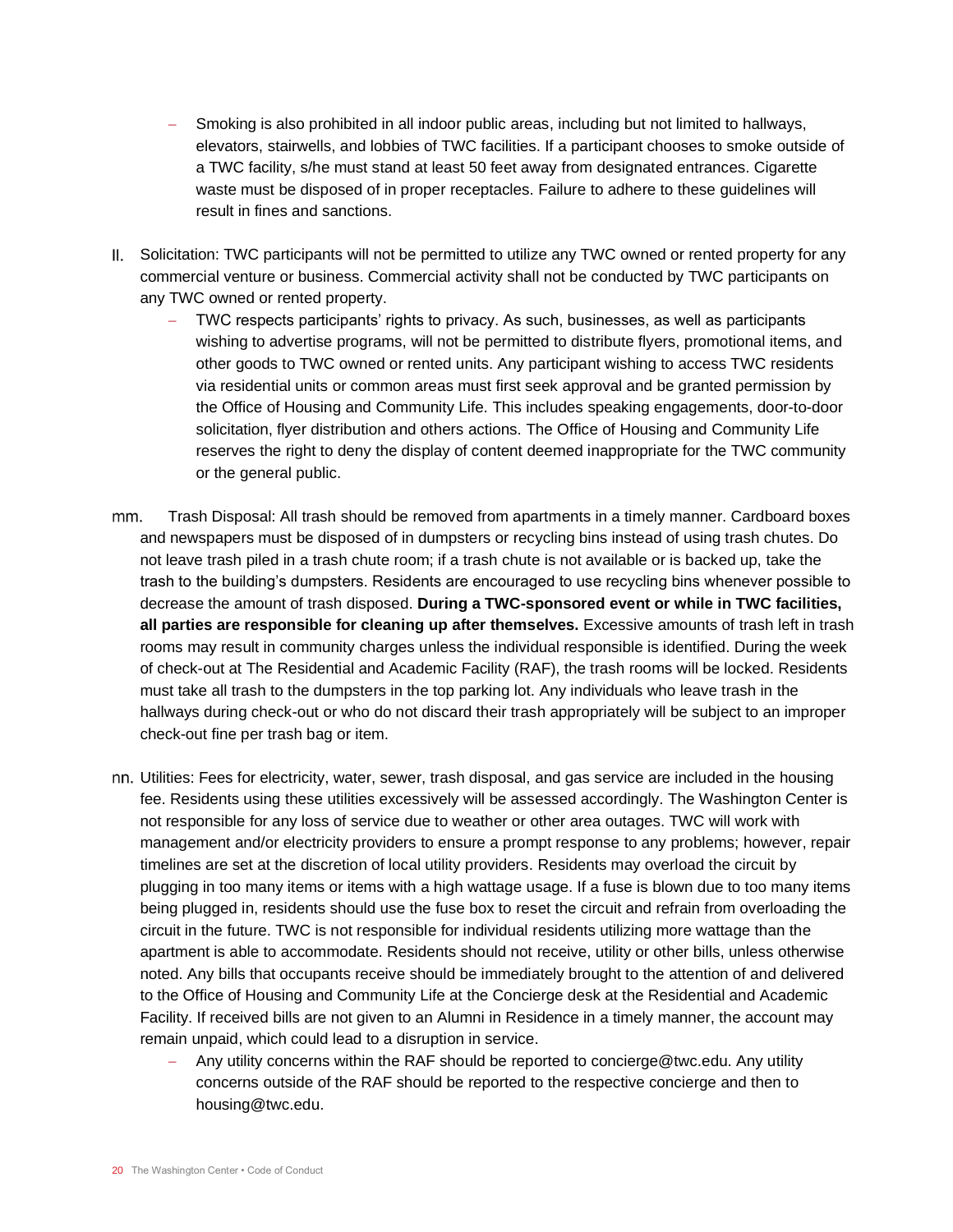- oo. Windows, Balconies, and Doors: The throwing or dropping of objects from windows, sundecks, rooftops or balconies is prohibited. Tampering with or removing screens, door stops, or storm windows is also prohibited. Gaining access to another apartment via the balconies, patio access doors, or windows is expressly prohibited. Residents with windows or doors facing patio common areas are not permitted to access the patio through their apartments and must also use common access points. Removal of safety locks on patio doors or windows, and removal of window screens is also prohibited. If the safety lock is removed or tampered with on any apartment it will result in an Apartment Damage fine assessed to all responsible residents. For safety considerations, doors should not be propped. Entrance and emergency doors at the Residential and Academic Facility and TWC Headquarters are alarmed; any tampering will result in the appropriate authorities will be contact.
	- − Building management and/or TWC staff reserve the right to assess damages to an entire suite, floor, or building for any damages to or excessive trash left in any of the building common areas, including trash rooms, lounges, classrooms, the fitness center, or public restrooms.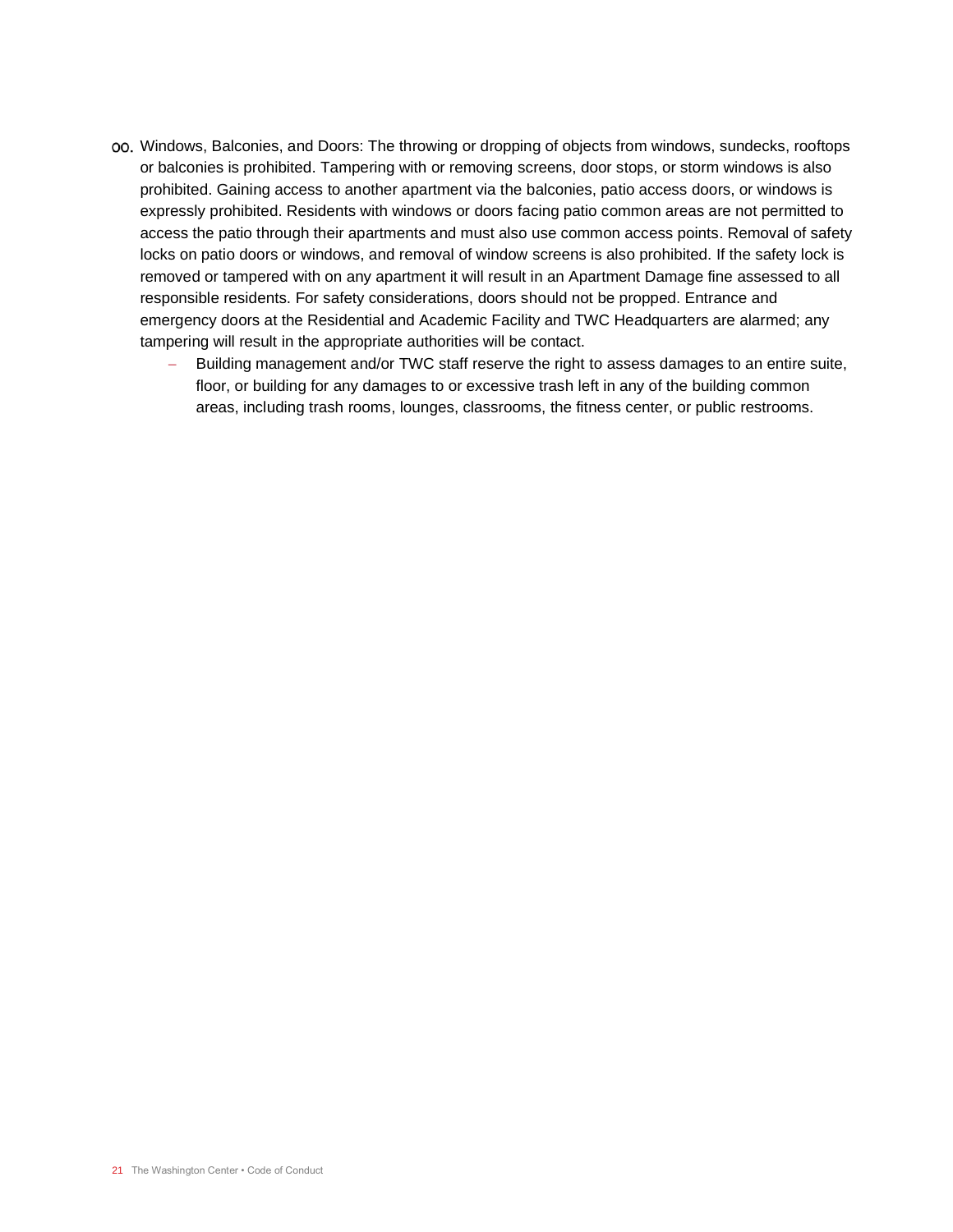### V. The Conduct Process

- Enforcement of the TWC Code of Conduct
	- − All TWC personnel and participants who encounter or work with student participants must uphold and enforce the TWC Code of Conduct.
	- − The standard of proof for determining if a participant is in violation of the Code of Conduct is preponderance of evidence.
- b. Responses to Policy Violations
	- The following list details possible sanctions for policy violations. Intention, severity, timing and impact on the community will considered when determining appropriate responses to policy violations.
	- − Overall, the following categories are options for responding to policy violations:
		- As part of ensuring our communities safety and health, any policy violation that is a direct violation of the social distancing and/or other COVID recommendations adapted by TWC will result in immediate expulsion from our programs and housing. There will be no warnings.
	- − **Conduct Probation:** A period of time assigned as a sanction by the judicial representative as a period of warning to address behavioral issues. During probationary periods, further violations could result in higher-level sanctions.
	- − **Course and/or Assignment Failure:** A failing grade for an assignment, course, or program for academic misconduct.
	- − **Course Withdrawal:** Immediate removal from enrollment in of an academic course, due to academic misconduct.
	- − **Educational Task:** An assigned learning opportunity that allows for self-reflection on specific behavior, as well as impact on community values and living. Educational tasks may take the form of seminars, workshops, one on one meetings with staff, research projects, etc…
	- **Eviction:** Removal from TWC housing facilities. This may include prohibiting students to visit any TWC facility as a guest of another participant, depending on the severity of the issue.
	- − **Expulsion:** Removal from all TWC program components for Internships and/or Academic Seminars. This also includes removal from TWC housing, if applicable.
	- − **Legal/Medical Referral:** In instances of criminal activity or health concerns, outside professionals may be utilized.
	- − **Loss of Privileges:** The TWC Official may revoke privileges originally provided through the Code of Conduct, such as the privilege of having visitors, the privilege to have or consume alcohol within a unit, or the privilege to have overnight guests.
	- **Order of No Contact:** At any time, TWC Officials may issue an order of "no contact" to TWC participants. This means that participants are not allowed to contact another individual by talking or communicating to them via any means of technology. Also, residents are not allowed to go to the other individual's apartment or attempt to make contact them in any form. TWC Officials will communicate the specifics of "no contact" upon implementation.
	- − **Restitution/Fines/Withholding Stipends:** Used in instances deemed appropriate by The Washington Center for policy violations.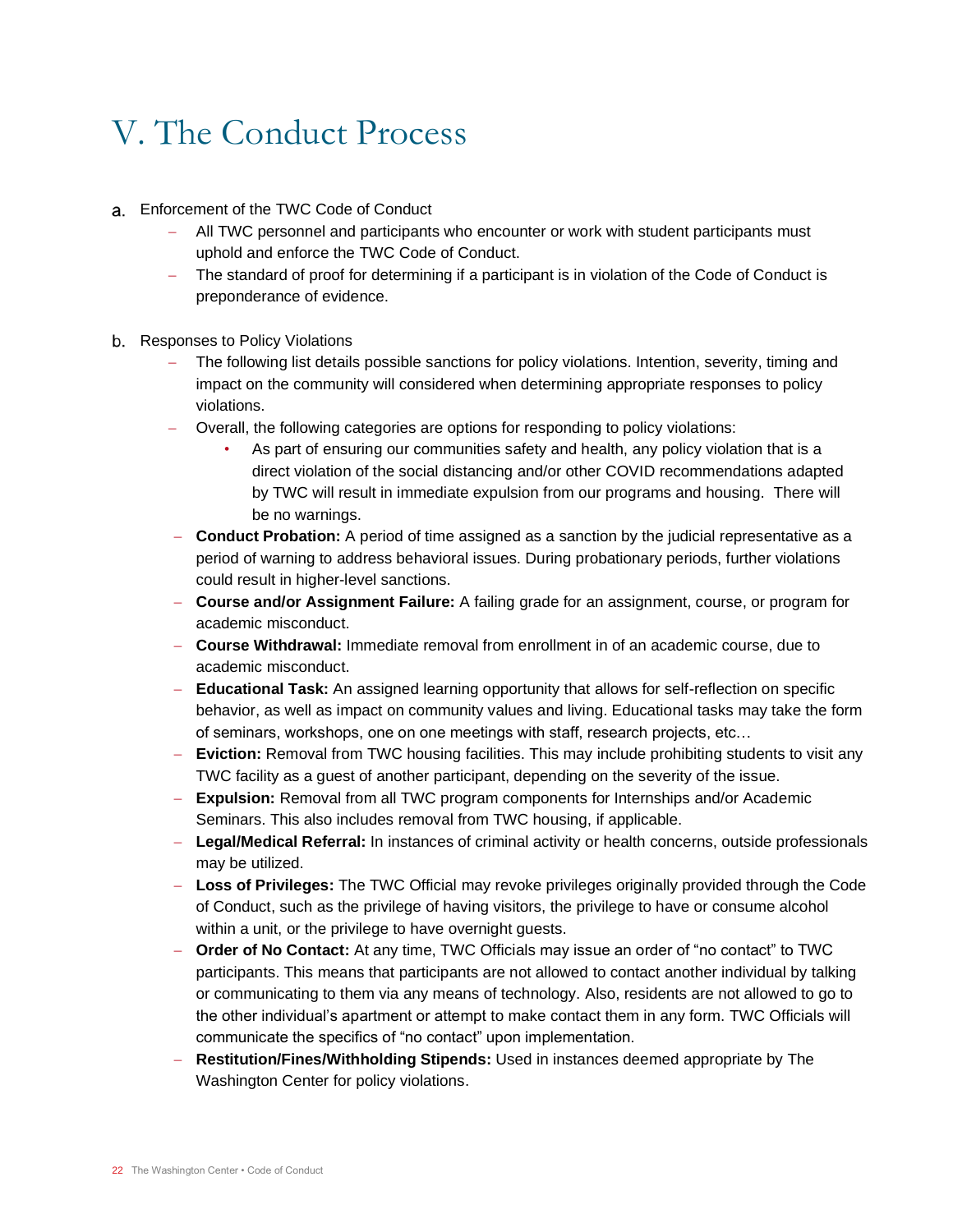- − **Verbal Warning:** Used when the violation is minor and may be paired with the following sanctions: an educational task, restitution, order of "no contact," removal of unauthorized or offensive property, or requirement that an academic assignment be completed. A verbal warning does not have to be issued prior to conduct charges.
- **Written Warning:** Used when the violation necessitates an official record. A written warning may result in the following sanctions: an educational task, restitution, prohibiting further contact with designated person(s), removal of unauthorized or offensive property, or requirement that an academic assignment be completed. A copy of the written warning is recorded with The Washington Center. NOTE: A participant may only receive one written warning for the same policy violation and should receive no more than two written warnings in the same term. A written warning does not have to be issued prior to conduct charges.
- Response to Harassment / Sexual Misconduct
	- − Communicating possible harassment **is EVERY Participant of TWC's** responsibility.
	- − Our response to information can be critical into how that situation is addressed, resolved, and moved into a positive arena. Failure to follow protocol or to act can create a major liability for TWC. Harassment by or towards any TWC participant or TWC staff member is **not permitted and will not be tolerated** by TWC.
	- − Sexual harassment is a form of gender discrimination that involves unwelcome conduct of a sexual nature.
		- Unwelcome sexual advances, request for sexual favors, and other unwelcome verbal or physical conduct of sexual nature are examples of sexual harassment.
		- Third-party sexual harassment: is perpetrated not by employees of your employer but rather by individuals outside of your organization.
		- Sexual favoritism: is the preferential treatment of an employee because that employee granted sexual favors to the employer.
		- Sex Based: involves treating someone (an applicant or employee) unfavorably because of that person's sex.
	- − Discrimination against an individual because of gender identity, including transgender status, because of sexual orientation is discrimination because of sex.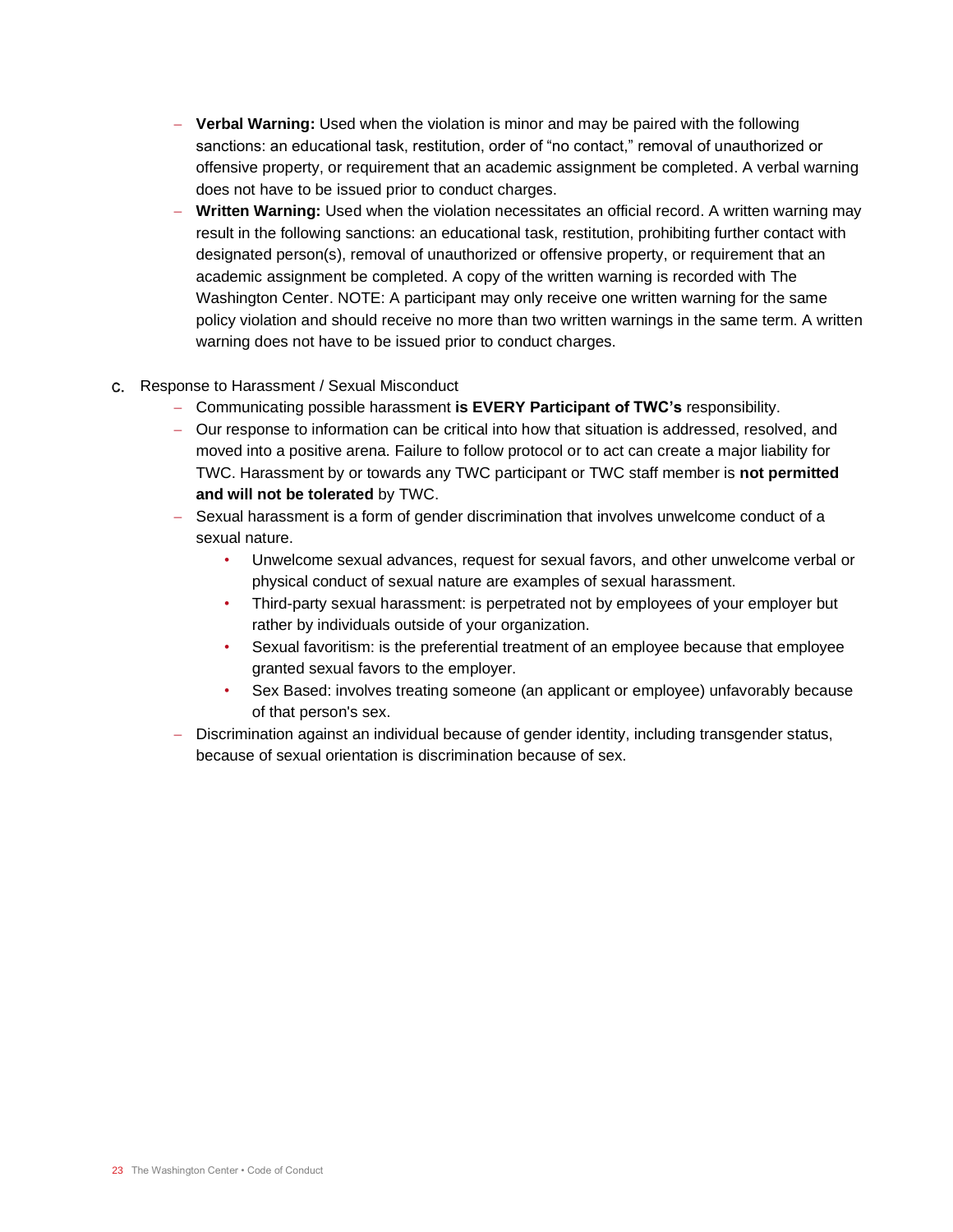### VI. Conduct Violation Communication Procedures

Adherence to the step-by-step protocols listed below will facilitate clear communication and appropriate action in a timely manner. All student/staff members should be familiar with the Code of Conduct in order to recognize and enforce TWC policy.

Step One → *Verbal initiation of conduct process* – staff member may provide a verbal warning to student. This verbal warning should explain the behavior, the expectations and the community impact. Verbal warnings should be recorded for potential future use. For repetitive or severe violation, staff member should move immediately to step two.

Step Two → *Written initiation of conduct process* – staff member recognizing the Code of Conduct violation will submit incident report along with relevant documentation to person found on the Student Experience distribution list below. The Student Experience team will review the document and discuss this case with the reporting staff member.

Step Three → *Informing key stakeholders* – After reviewing the incident report and supporting documents, the Student Experience team member will summarize the situation and initial action in an email to be sent to conduct@twc.edu. The incident report should be uploaded onto StarRez and not included in email.

The subject line will include "Conduct Violation – [Student Name] – [Type of Violation]." The Student Experience distribution list includes {department – staff (stakeholders)}:

- Courses Senior Manager, Vice President, Academic Affairs and Career Readiness (evening course professors)
- Programs Senior Manager, All Programs (Career Advisors, students, customized and AIP)
- Executive Vice President of Student Affairs, Vice President, Academic Affairs and Career Readiness, Chief Academic Officer (Executive, Communications)
- OPAER, Enrollment, IPA Director of Enrollment (liaisons, school), Director of Institutional Partnerships and Admissions
- OPAER, IPA College and University Relations Director of Institutional Partnerships and Admissions (liaisons, school)
- OPAER Director of Internship Site Relations (internship site)
- Housing and Community Life Manager of Community Life, Assistant Director of Community Life (Alumni in Residence, medical services, Housing)

\* In the event of an international student, include Senior Director of Enrollment Services and International Strategic Partnerships department.

The nature of the violation will determine what departments will need to take immediate action and what departments will need to be kept aware in case of future collaboration. Departments will decide when to take action. Any course of action should be communicated to the Student Experience distribution list.

Step Four → *Conduct process, adjudication, and appeals* – A student experience team member will email the student a formal violation letter. A copy of this letter will be provided to the student's Career Advisor. At a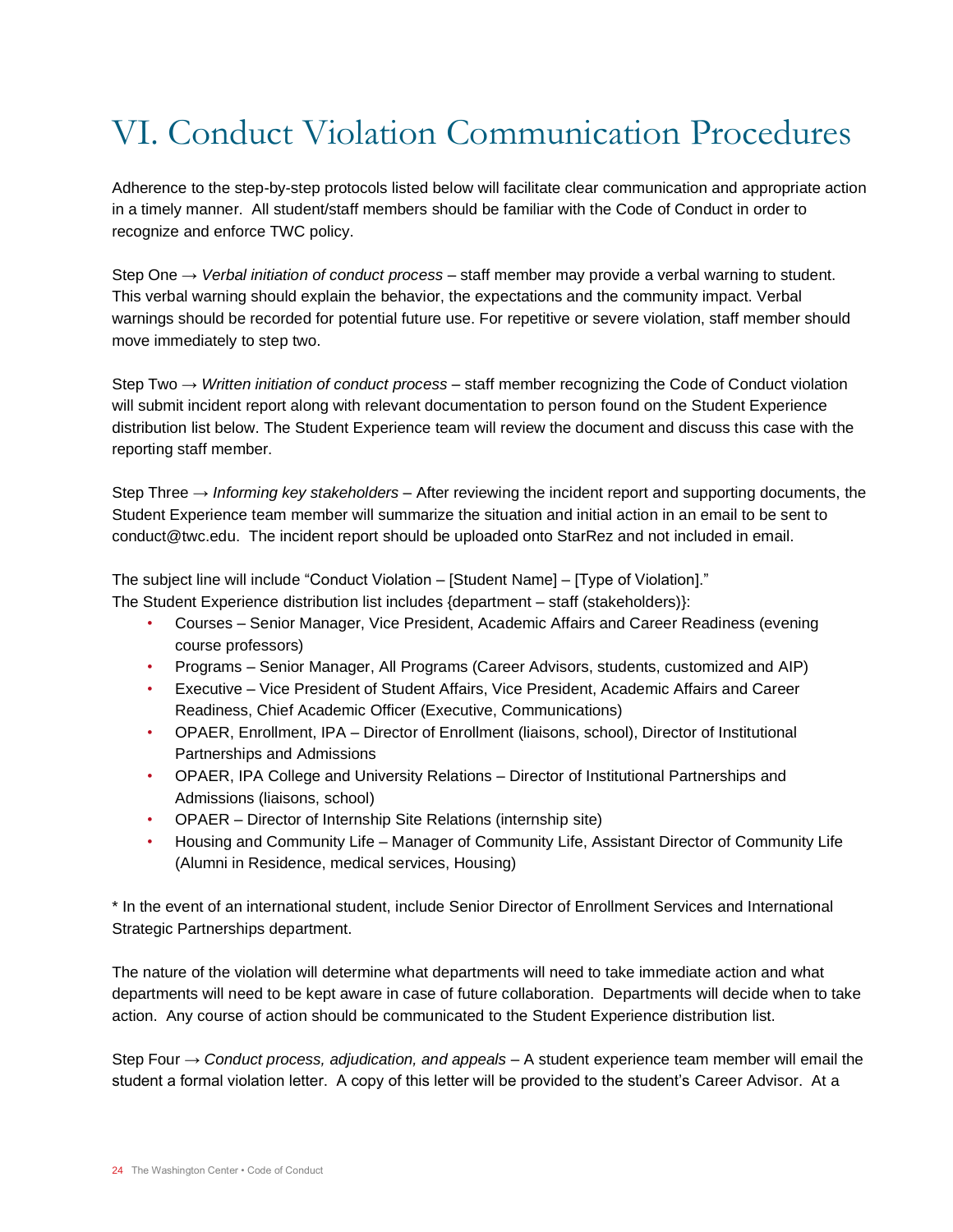minimum, this letter will include the name of student, citation of the violation, previous warning (if applicable), sanction, and instructions for appeal.

Step Five → *Close communication* – Appeals must be filed by student within 36 hours of the delivered sanction. After such time, a Student Experience team member will communicate with the Student Experience team and reporting staff member that either the student will complete the prescribed sanction or has appealed. If appealed, the appeals officer will communicate the final decision to the Student Experience team and reporting staff member.

• The participant's campus liaison (if applicable) will be notified of the outcome of the conduct process, upon conclusion. Incidents of misconduct may also be reflected in a student's final evaluation or grade. Lastly, incidents of academic misconduct may affect a student's financial aid, especially if the incident results in expulsion from a TWC program for which aid is provided.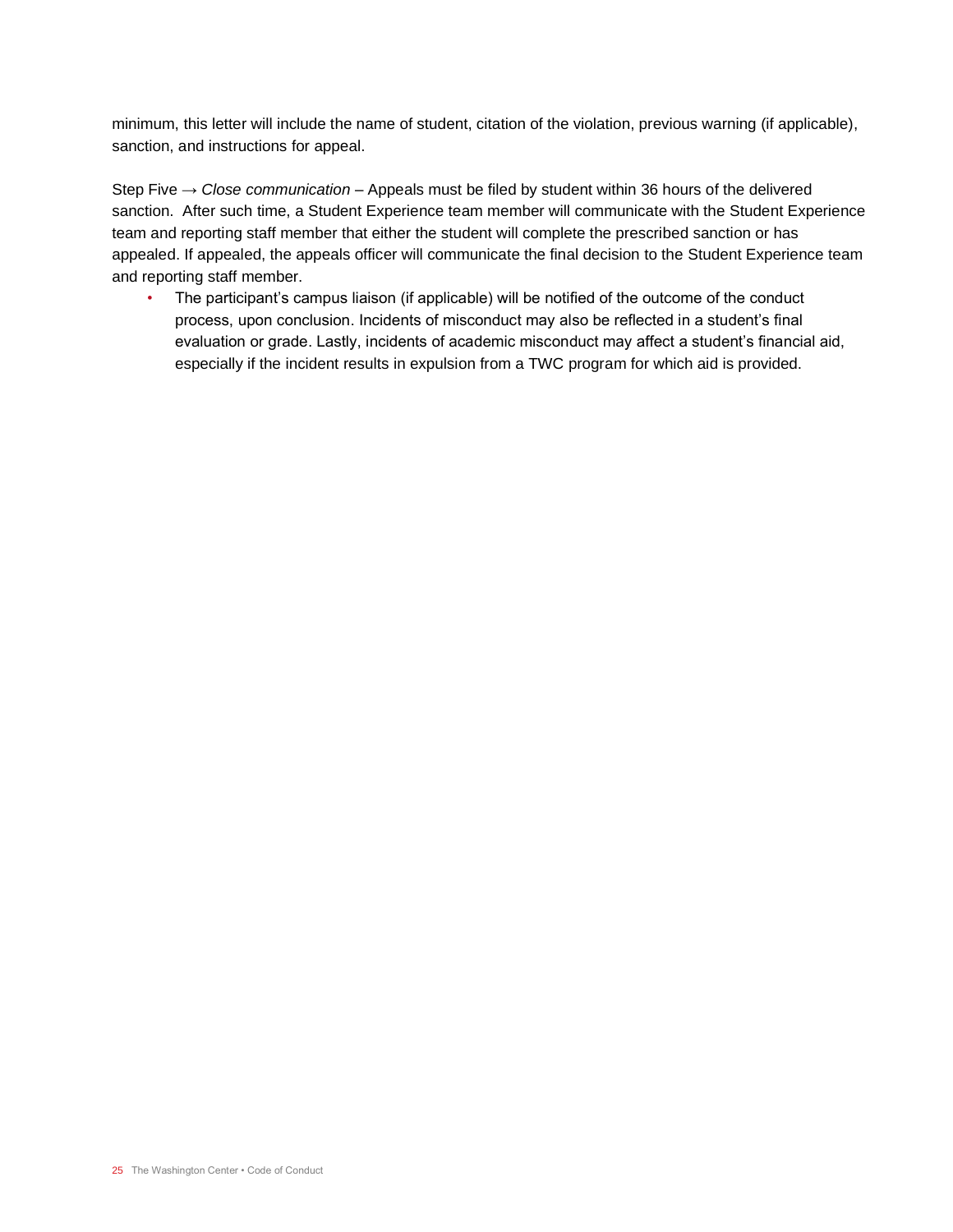# VII. Appeals Process for Conduct Sanctions

Participants found in violation of any TWC policy or who have outstanding financial matters have the right to an appeal to the next level of the conduct process. Please note that verbal warnings, written warnings, and orders of no contact are not subject to appeal.

A notice of intent to appeal must be submitted in writing within 72 hours of the date of sanctioning. This notice is simply a written message from the charged student stating that "I intend to appeal the sanction issued on [sanction date] by [conduct officer/hearing board]". This message may be e-mailed to conduct@twc.edu and notifies the conduct officer that you plan to appeal, although the issued sanction may be upheld pending the appeal resolution.

After thoroughly reviewing your sanction letter, you may submit a detailed appeals statement on any of the following grounds:

- Insufficient information that a policy was violated;
- Sanction inappropriate or not commensurate with the violation;
- New information presented that was unavailable at the time of conduct meeting that could affect the outcome of the case.

When an appeal is filed, the entire conduct file relating to the specific incident will be sent to the appeals officer(s). Students who are found in violation of the Code of Conduct may appeal the decision. Appeals will be heard by the corresponding officer in the next level. Final appeals will be heard by the executive member with oversight for the area of the violation or by an appeals board convened by the executive member. Ex. Final academic appeals could be heard by the Chief Academic Officer and/or their designee.

All delivered sanctions are upheld until the appeal process is completed (e.g. resident removal from housing or program stands until appeal is processed).

A decision regarding the appeal will be determined within 10 business days. The original sanctioning may be modified, removed, or increased to a new level, including expulsion.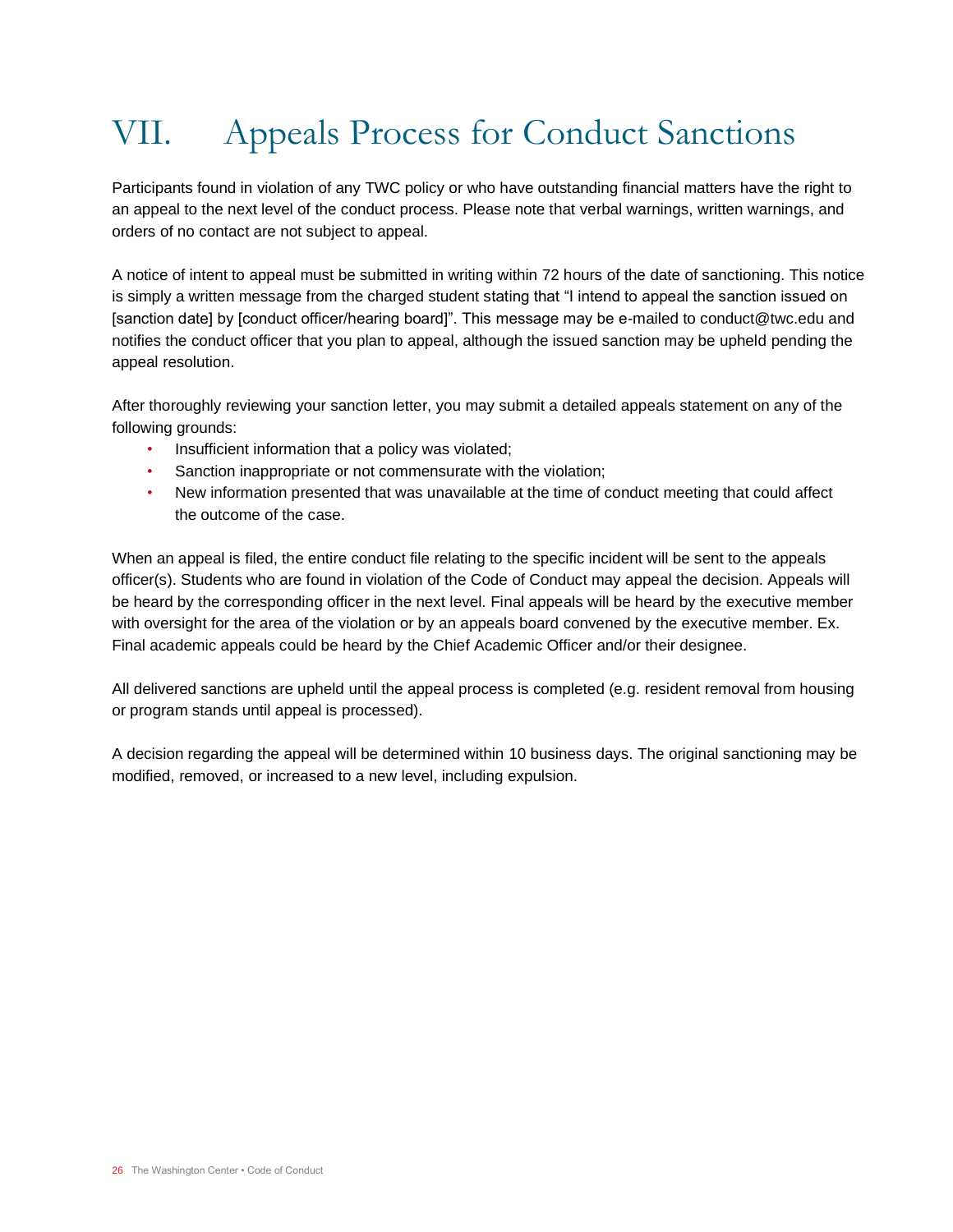# VIII. Conduct Process and Appeals Hierarchy

The conduct process is outlined below with a brief summary of each step in the process. The outline below depicts the appropriate TWC judicial officer that will investigate the incident and issue the Conduct violations, which will be dependent on the circumstances and severity of each situation. The judicial officer will use preponderance of evidence to determine if a respondent is responsible for the alleged violations. If responsible, the judicial officer will assign appropriate sanctions based upon the violations for which the respondent was found responsible.

Levels, their appropriate judicial officers, and potential sanctions are listed below:

- Level 1 First-time and/or Low-level violations of Sections 1 3 of Code of Conduct
	- Judicial Officers:
		- o Manager of Community Life or Assistant Director for Housing and Community Life for incidents submitted through Incident Report submitted by Alumni in Residence;
		- o Manager or Vice President of Academic Affairs and Career Readiness, for incidents/reports from course instructor or faculty member;
		- o Career Advisors/Program Managers, for incidents/ reports relating to TWC program participation
	- **Potential Sanctions:** Verbal Conduct Warning; Written Conduct Warning; Educational Task; Conduct Probation; Restitution/Fines
- Level 2 Multiple and/or Severe violations of Sections 1 3 of Code of Conduct
	- Judicial Officers:
		- o Assistant Director of Housing and Community Life or Director of Housing and Community Life, for all incidents happening in TWC and affiliated housing;
		- o Senior Manager, Programs, for incidents occurring within the Academic Internship Program, Customized Programs, and Courses
		- o Director of Academic Internship Programs, incidents happening in AIP and VIP programs
		- o Director, Federal Relations, for incidents involving participants enrolled through federal contracts;
		- o Program Manager/International Programs, for participants enrolled in special international programs
	- **Potential Sanctions:** Conduct Probation; Course and/or Assignment Failure; Course Withdrawal; Educational Task; Eviction; Verbal Conduct Warning; Legal/Medical Referral; Written Conduct Warning
- Level 3 Billing concerns; Violations of the Code of Conduct warranting housing eviction or program expulsion
	- Judicial Officers:
		- o Chief Academic Officer and Senior Vice President;
		- o Vice President of Academic Affairs and Career Readiness (or designee);
		- $\circ$  Conduct Board, for cases as determined by the Vice President of Student Affairs or Vice President of Academic Affairs and Career Readiness.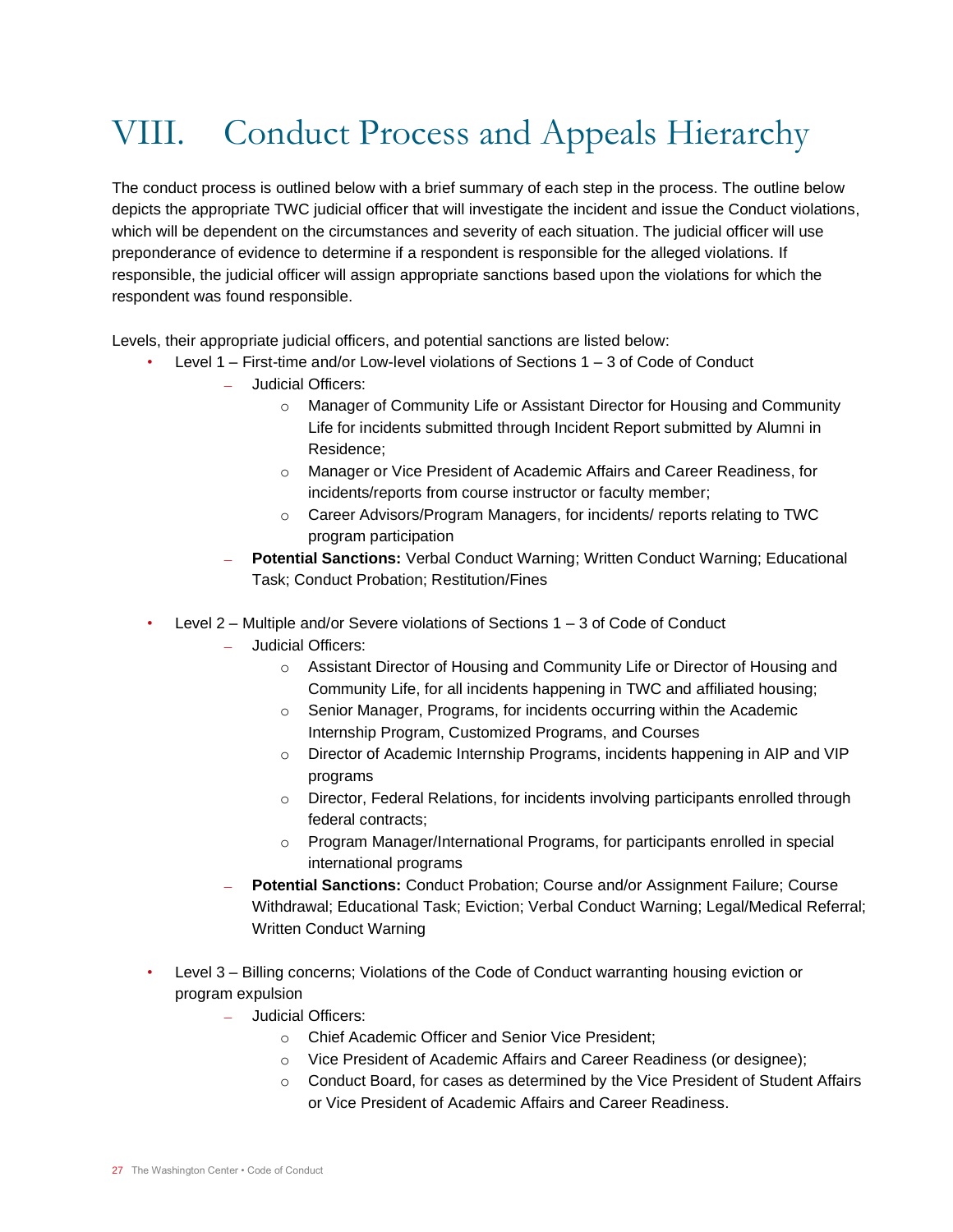- **Potential Sanctions:** Written Conduct Warning; Educational Tasks; Conduct Probation; Course Removal; Restitution/Fines; Legal/Medical Referral; Eviction; Program Expulsion
- Other TWC Staff Involved in the Conduct Process
	- **Academic Affairs, Internship Site Relations, Federal Relations, and Academic Internship Program staff.** This classification includes program staff affiliated with any of TWC's programs, including but not limited to the Academic Internship Program, Academic Seminars, Customized Programs, and Federal Initiatives.
	- **Office of International Strategic Partnerships.** Cases involving participants for whom English is not their first language may request or be assigned a member of the International Strategic Partnerships team to serve as a liaison to ensure full student and staff understanding and engagement with the conduct process. The J-1 Visa Officer will also be involved, as a student's visa status can be affected by the conduct process.
	- **Office of College and University Relations.** Depending on the severity of the case, the Director of Admissions and Institutional Relations (or designee) will ensure that campus liaisons are included in the conduct process (or notify appropriate staff of violations). Instances where the campus liaison will be contacted include the outstanding balances that impact program continuation, academic performance with potential impact on program success, internship removal, and high-level student issues (medical and other emergencies, other situations with ramifications on student experience).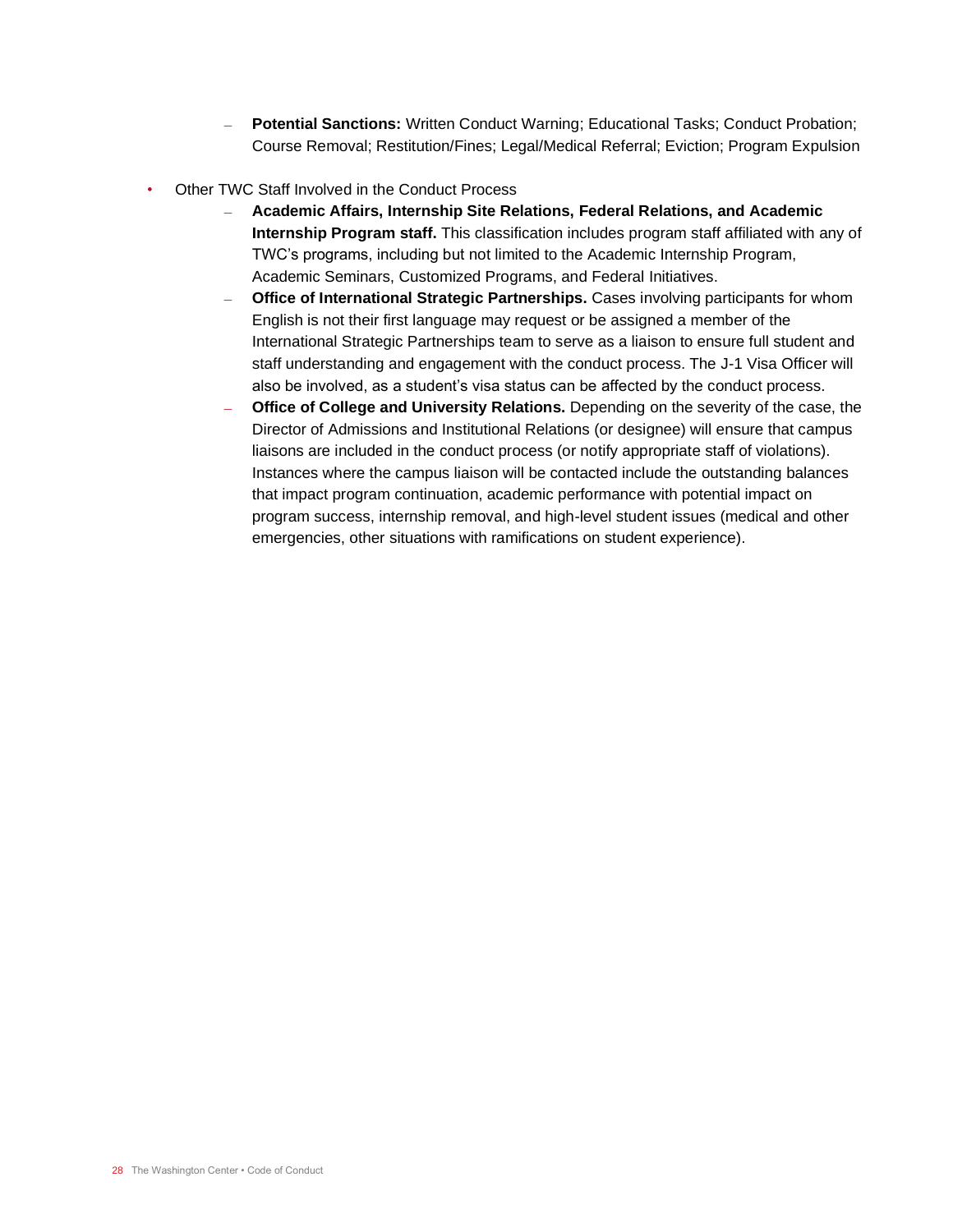### IX. Participant Rights

#### Dissemination of Student Record Information

The Washington Center follows the guidelines associated with FERPA (Family Educational Rights and Privacy Act) and HIPAA (Health Insurance Portability and Accountability Act) in reference to the rights and privacy of TWC participants. In order to share information with other individuals, TWC requires participants to permit the organization to do so. In the event of an emergency situation, the Office of Housing and Community Life will make an informed decision on contacting emergency contacts with information based on individual situations.

#### Good Samaritan Provision

The health and safety of The Washington Center participants is of the highest priority. At times, participants may need immediate medical or other professional assistance. However, participants may be reluctant to get help because of concerns that their own behavior may be a violation of the Code of Conduct. To minimize any hesitation participants may have in obtaining help due to these concerns, TWC has enacted the following "Good Samaritan" provision. Although policy violations cannot be overlooked, TWC will consider the positive impact of reporting an incident when determining the appropriate response for policy violations. In such cases, any possible negative consequences for the reporter of the problem should be evaluated against the possible negative consequences for the participant needing assistance. At a minimum, participants should make an anonymous report that would put the individual in need in touch with Housing and Community Life Staff.

Grievances If a participant has an issue with any TWC staff member or process, a grievance may be filed to initiate an investigation and follow-up on the concern.

• Pre-Arrival Internship Placement interviewing grievances related to discrimination and/or harassment is to be reported to the student's Pre-Arrival Advisor.

• Grievances related to orientation, housing, student activities, disability accommodations, or community programs/events may be submitted in writing to the Office of Housing & Community Life at [conduct@twc.edu.](mailto:conduct@twc.edu) • Academic course grievances, issues with course instructors or faculty, or concerns about the course material, class format, etc. may be submitted in writing to courses at [courses@twc.edu](mailto:courses@twc.edu)

• Program grievances may be filed with the Student Conduct and Case Management Administrator at [programs@twc.edu.](mailto:programs@twc.edu)

#### Notification of Conduct Violations

TWC support staff will be notified of the outcome any documented conduct process involving a student via email. These staff members include, but are not limited to, the appropriate program staff, the Alumni in Residence, the Manager of Community Life, the Assistant Director of Housing and Community Life, the Director of Housing and Community Life, the Vice President of Student Affairs, Vice President of Academic Affairs and Career Readiness, Vice President of Customized and Federal Initiatives, the Chief Academic Officer, and the Chief Operations Officer.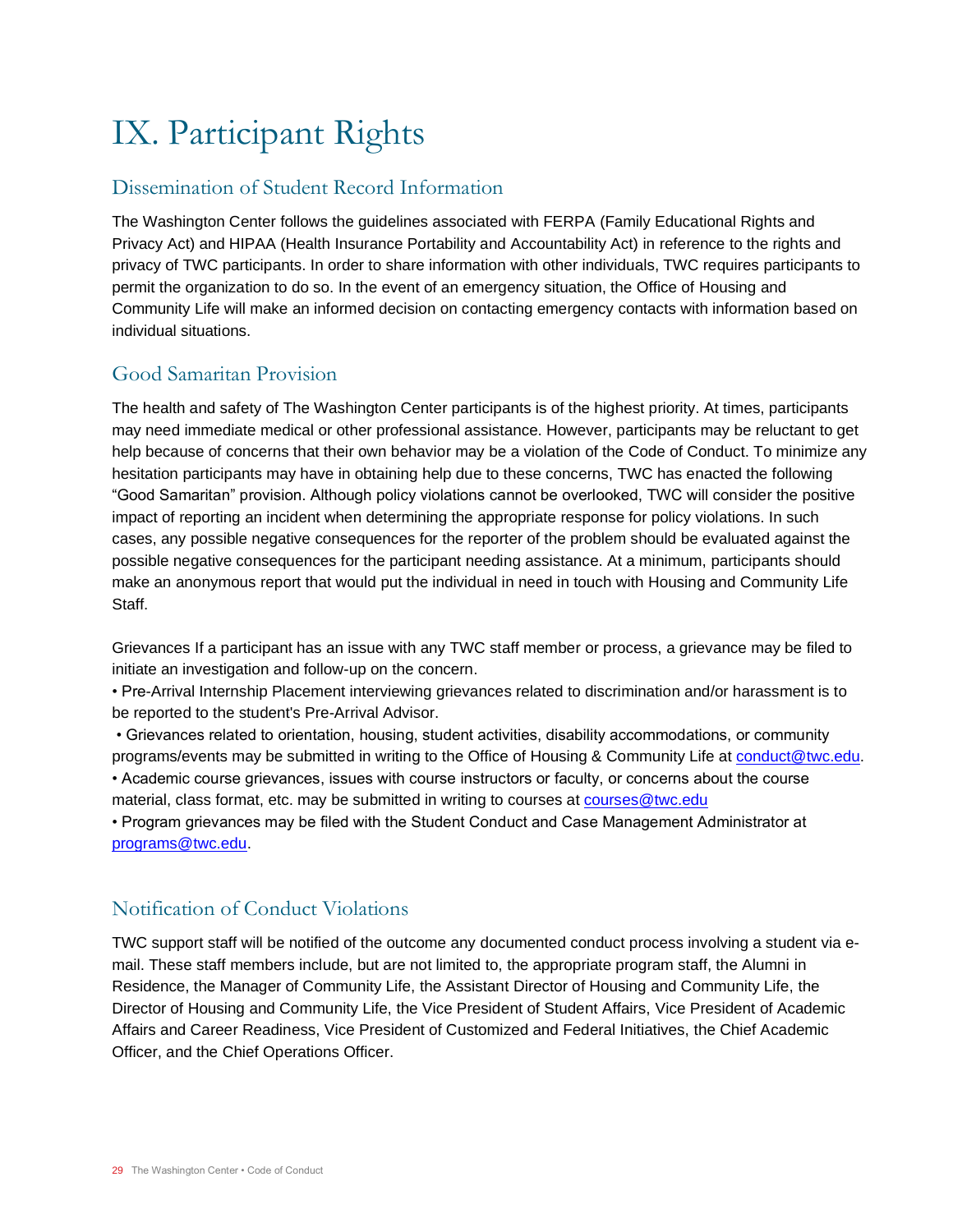College and university liaisons, along with the Dean of Students or the unit that handles student conduct policies at the participant's home institution (if necessary), may be notified if the participant is involved in a violation that requires specific university response, in accordance with local, state, and national policies.

- Liaisons may also be notified if the participant is placed on conduct probation. Any conduct violations that take place 7 days prior to leaving The Washington Center may be forwarded to the participant's home institution for adjudication. The home institution will have the authority to apply sanctions based upon their respective student conduct processes. A student receiving credit through TWC's School of Record who is alleged of conduct violations 7 days prior to leaving The Washington Center will have cases adjudicated by TWC staff, as appropriate, and will not be permitted appeals of assigned sanctions, if found responsible.
- Title IX or Clery Act: While not applicable to The Washington Center, TWC chooses to follow the best practices established by the Department of Education and may determine to contact the Title IX Coordinator or Administrator at the student's campus in lieu of the liaison, unless otherwise directed by the Dean of Students on the appropriate campus.

#### Complainant Rights

- a) Complainants may seek and receive an order of no contact against another individual who has engaged in or threatens to engage in stalking, threatening, harassing, or other improper behavior that presents a danger to the welfare of the complaining party.
- b) To seek proper redress, a complainant of any form of harassment is encouraged to contact the Vice President of Student Affairs, who will activate the response protocol to investigate and support all involved parties on behalf of The Washington Center.
- c) Complainants will be treated with respect by TWC officials.
- d) Complainants will not be discouraged from reporting to officials.
- e) Complainants may be informed of the outcome and sanction of any disciplinary hearing involving sexual misconduct.
- f) Complainants will be informed in a timely manner of their options to notify proper law enforcement authorities.
- g) Complainants should be notified of available counseling, mental health or student services for complainants of sexual misconduct, both at TWC and in the community.
- h) Complainants should be notified of and made aware of options for, and provided assistance in changing academic and living situations after an alleged sexual assault, if so requested by the complainant and if such changes are reasonably available.
- i) The irrelevant prior sexual history of a complainant should not be admitted in a hearing.